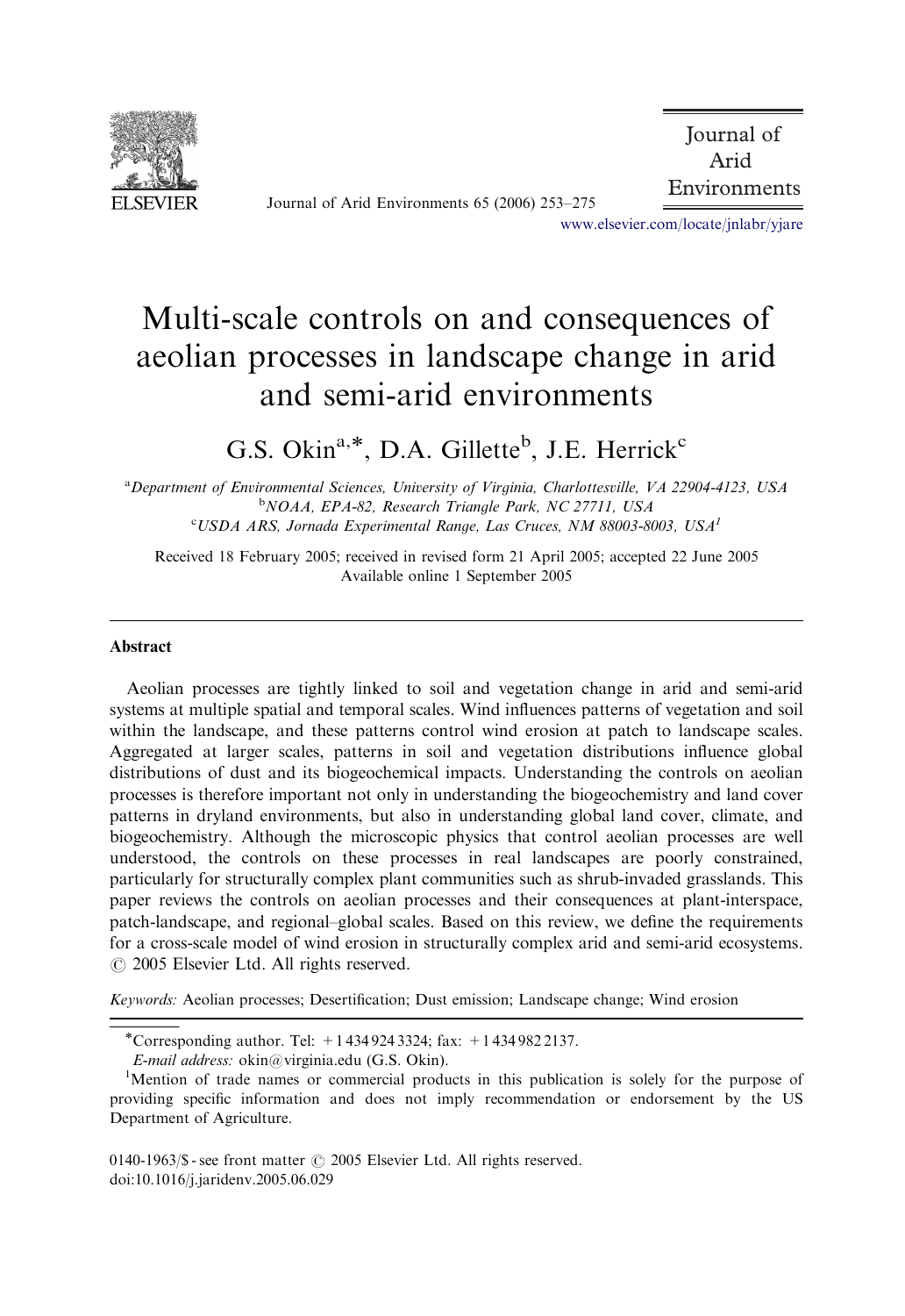## Nomenclature

| a                           | ground area where wake flow intersects surface $(cm2)$                                                                          |
|-----------------------------|---------------------------------------------------------------------------------------------------------------------------------|
| $\overline{A}$              | supply limitation coefficient, $0 \leq A \leq 1$ (dimensionless)                                                                |
| $A_{\rm B}$                 | average basal area of plants in an area, $s$ (cm <sup>2</sup> )                                                                 |
| $A_{\rm P}$                 | average profile area of plants in an area, $s$ (cm <sup>2</sup> )                                                               |
| b                           | average plant diameter (cm)                                                                                                     |
| $\beta$                     | ratio of drag coefficient of vegetated surface to drag coefficient of<br>unvegetated surface, $\beta = C_R/C_S$ (dimensionless) |
| $\mathcal{C}_{\mathcal{C}}$ | empirical constant with value $\sim 0.37$ (dimensionless)                                                                       |
| $\mathcal{C}$               | total fractional cover (dimensionless)                                                                                          |
| $C_{d}$                     | drag coefficient (general notation) (dimensionless)                                                                             |
| $C_R$                       | drag coefficient for plant (dimensionless)                                                                                      |
| $C_S$                       | drag coefficient for unvegetated soil (dimensionless)                                                                           |
| $\delta$                    | Kronecker Delta, $\delta = 1$ when $u_{\ast l} > u_{\ast l}$ and $\delta = 0$ otherwise (dimen-                                 |
|                             | sionless)                                                                                                                       |
| D                           | displacement height (cm)                                                                                                        |
| $F_a$                       | vertical sediment (dust) flux for specified set of conditions $(g \text{ cm}^{-2} \text{ s}^{-1})$                              |
| g                           | acceleration due to gravity (981) $\text{(cm s}^{-2})$                                                                          |
| h                           | average plant height (cm)                                                                                                       |
| k                           | Von Karmann's constant $(\sim 0.4)$ (dimensionless)                                                                             |
| K                           | the ratio of vertical flux, F, to horizontal flux, $q$ (cm <sup>-1</sup> )                                                      |
| L                           | intershrub distance (cm)                                                                                                        |
| $L_{\rm min}$               | the maximum distance that wake flow extends past the downwind edge<br>of a plant (cm)                                           |
| λ                           | lateral cover, $\lambda = nbh/s$ (Raupach et al., 1993) (dimensionless)                                                         |
| n                           | the number of plants in an area, $s$ (dimensionless)                                                                            |
| N                           | plant number density, $N \equiv n/s \text{ (cm}^{-2})$                                                                          |
| $q_{eq}$                    | equilibrium horizontal sediment flux for specified set of conditions                                                            |
|                             | $(g \text{ cm}^{-1} \text{ s}^{-1})$                                                                                            |
| $\rho$                      | density of air $(g \text{ cm}^{-3})$                                                                                            |
| S                           | area on the ground with <i>n</i> plants (cm <sup>2</sup> )                                                                      |
| $\sigma$                    | ratio of the average plant basal area to average profile area, $\sigma = A_B/A_P$                                               |
|                             | (dimensionless)                                                                                                                 |
| τ                           | surface shear stress $(g \text{ cm}^{-1} \text{ s}^{-2})$                                                                       |
| $u^*$                       | wind shear velocity (cm $s^{-1}$ )                                                                                              |
| $u_{*_{ts}}$                | threshold shear velocity for an unvegetated surface $\rm (cm\,s^{-1})$                                                          |
| $u_{\ast_{t\nu}}$           | threshold shear velocity for an vegetated surface $\text{(cm s}^{-1})$                                                          |
| U(z)                        | wind speed at height, $z$ (cm s <sup>-1</sup> )                                                                                 |
| Ζ                           | height above the surface (cm)                                                                                                   |
| $z_0$                       | roughness length (cm)                                                                                                           |
|                             |                                                                                                                                 |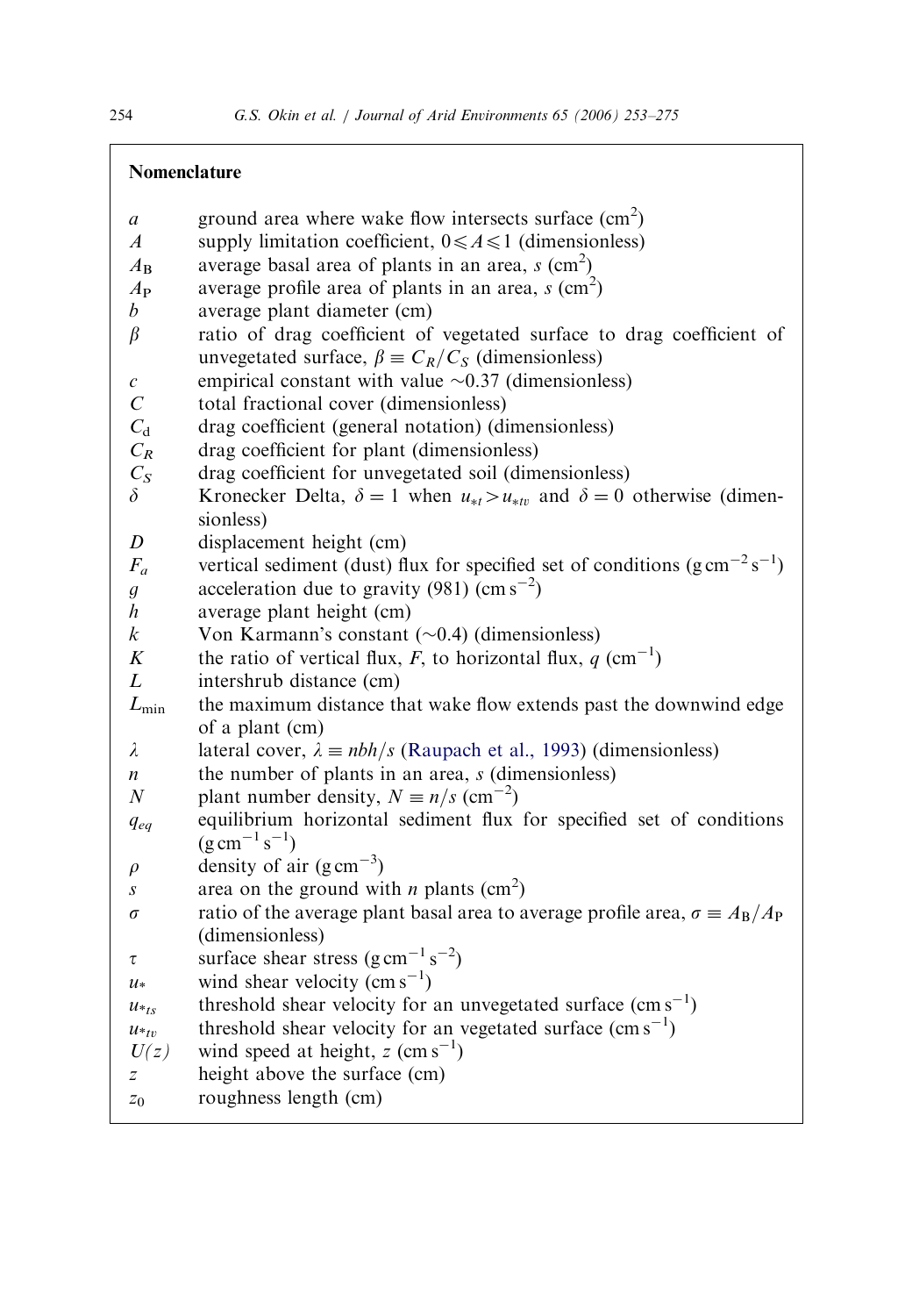## 1. Introduction

The world's arid and semi-arid regions cover more than 30% of the Earth's land surface. Conversion of grasslands to shrublands is occurring at an alarming rate in these regions. Due to low and variable vegetation cover, aeolian processes (i.e. erosion and transport of particles by wind and subsequent downwind deposition of these particles) are prevalent in desert environments and wind is an important factor in redistributing sediments and dust-borne nutrients. Redistribution of material by wind occurs at multiple scales. At the plant-interspace scale, material can be scoured from interspaces and deposited underneath nearby plants [\(Gibbens et al., 1983](#page-19-0)). At the patch scale, wind can remove sediment from one area, deposit the coarse material in an adjacent area, and remove the fine material (dust) for long-range transport ([Okin et al., 2001a, b](#page-21-0)). At the landscape scale, wind is an important geomorphic process [\(Greeley and Iversen, 1985](#page-20-0)). At global scales, dust emitted in one region of the globe can be important in the biogeochemistry of downwind ecosystems [\(Chadwick et al., 1999](#page-19-0); [Okin et al., 2004](#page-21-0)).

The two principal mechanisms for the transport of sediment by wind are saltation and suspension. In saltation, particles are removed from the surface by aerodynamic lift and travel in short, arcuate hops through the air [\(Bagnold, 1941\)](#page-19-0). Dust particles, fine particles with Stokes' settling velocity less than the vertical component of the wind velocity during turbulent flow, are transported by suspension. The primary ecological consequence of saltation is the physical effect of saltation-sized particles on soils and vegetation.

Unlike saltating silt and sand grains, dust particles are not removed from the surface by aerodynamic forces, but instead are emitted when saltating particles sandblast the soil surface ([Gillette, 1977\)](#page-19-0). Horizontal mass flux (expressed in units of mass per unit distance perpendicular to the wind per unit time) is comprised mostly of saltating particles greater than 50 mm in diameter. Vertical flux (expressed in units of mass per unit area per unit time) consists of the flux of dust from the surface and available for long-range transport by wind. Because of the relative differences in transport distance for suspended and saltating particles, the saltated sediment typically has a very local influence on vegetation and soils, whereas the influence of suspended sediment can extend thousands of kilometers. The primary ecological consequences of dust emission and subsequent downwind deposition of suspended particles arise from the fact that small, saltation-sized particles are largely responsible for soil quality, generally defined. In particular, because soil nutrients are concentrated on dust particles, dust emission and redeposition have significant impacts on local and downwind soil nutrient status.

Our objective is to review the influence of aeolian processes on landscape processes and to examine the feedbacks and cross-scale interactions between vegetation cover and aeolian processes in arid lands. Emphasis is given to research and results from the Jornada Experimental Range (JER) located in the Chihuahuan Desert in southern New Mexico, USA. Special consideration is given to the controls on and consequences of aeolian processes at three scales: (1) the plant-interspace scale (cm—a few meters), (2) the patch-landscape scale (10s of m—10s of km), and (3) the regional–global scale (greater than 100s of km).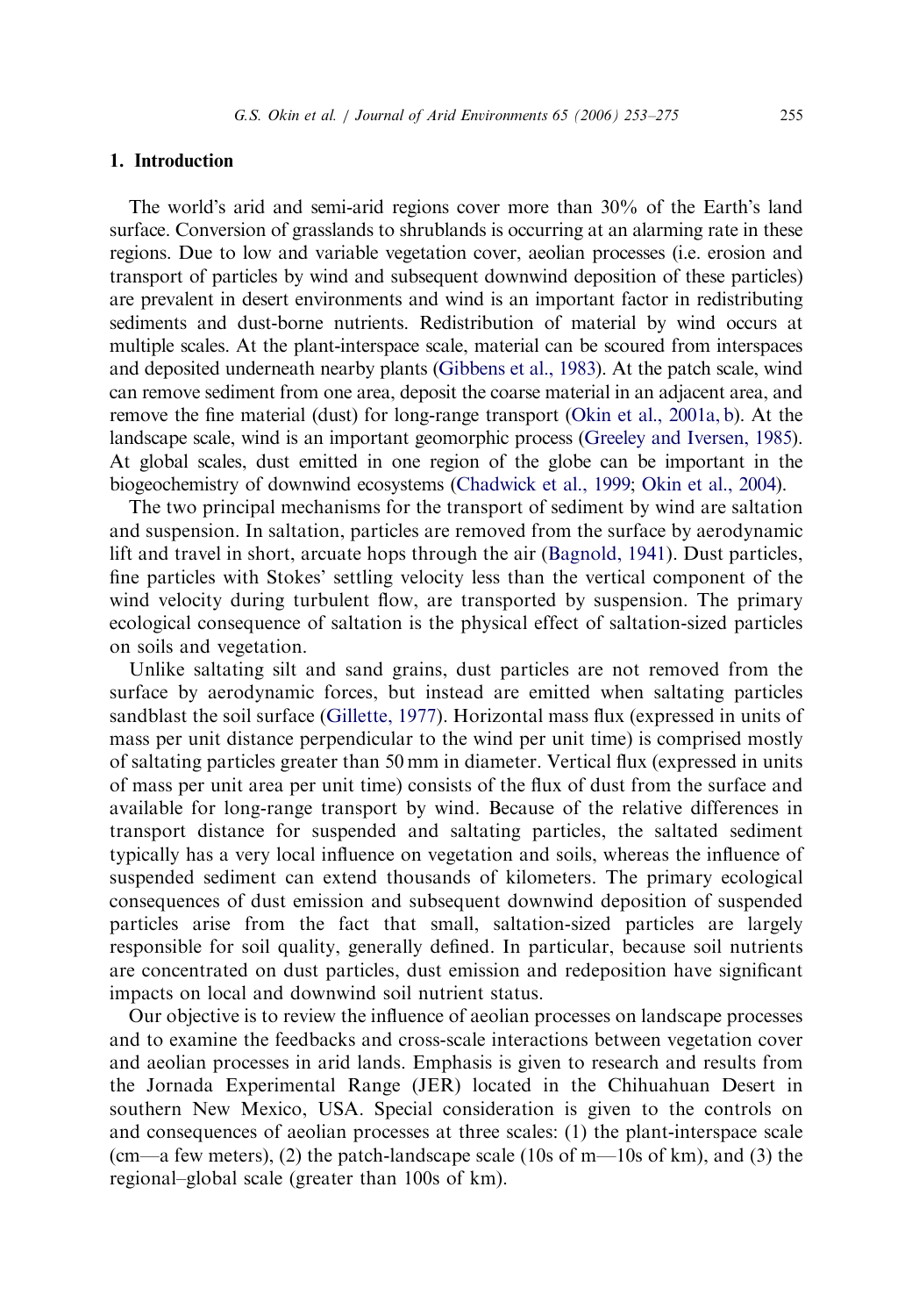## 2. Plant-interspace scale

## 2.1. Controls on aeolian processes at the plant-interspace scale

In general, aeolian processes are initiated when the *erosivity* of the wind exceeds the *erodibility* of the surface. Wind erosivity is typically quantified as the *shear* velocity of the wind. Shear velocity is directly proportional to the rate of increase of velocity with log-height for a neutral atmosphere and is defined as  $u_* \equiv \sqrt{\tau/\rho}$ , where  $\tau$  is the surface shear stress and  $\rho$  is the density of air. The amount of drag exerted by the surface on the wind is related to the shear velocity and the wind speed by:

$$
C_{d}(z) = (u_{*}/U(z))^{2},
$$
\n(1)

where  $C_d$  is the drag coefficient and  $U(z)$  is the wind speed at height, z.

The erodibility of the surface is typically related to the *threshold shear velocity*, the shear velocity below which saltation flux will not occur. The threshold shear velocity of the surface depends on the both the soil and the vegetation. Threshold shear velocity for soils is largely determined by the texture of the soil, the amount of protective coverage provided by nonerodible clasts or crusts, and soil moisture [\(Ravi et al., 2004](#page-22-0)). [Marticorena and Bergametti \(1995\)](#page-21-0) provided a parameterization for the threshold shear velocity on soils based on mean particle diameter showing that particles from approximately  $80-120 \mu m$  are efficient saltators with low threshold shear velocity. [Gillette et al. \(2001\)](#page-20-0) suggested that some soils may be ''supply limited'', meaning that the population of saltation-sized particles is not large enough to sustain the maximum theoretical horizontal flux.

Vegetation modulates the erodibility of the surface primarily through three mechanisms ([Fig. 1](#page-4-0), [Wolfe and Nickling, 1993\)](#page-22-0): (1) vegetation can directly shelter the soil from the force of wind by covering a fraction of the surface and providing a leeside wake in which average wind speed is dramatically reduced, (2) vegetation can extract momentum from the wind, thus reducing the wind erodibility, and (3) vegetation can trap windborne particles reducing total horizontal and vertical flux and providing loci for sediment deposition.

## 2.1.1. Sheltering by vegetation

The wind can only act on the fraction of the soil surface that is not directly sheltered by vegetation. Vegetation provides sheltering either by covering the soil surface or by creating lee-side wakes in which turbulent flow dominates and the mean velocity is either zero or, in some cases, opposite the direction of the freestream wind direction [\(Wolfe and Nickling, 1993](#page-22-0)). The degree of sheltering by the wind is therefore related to both the fractional cover and the sheltering provided by wake flow. [Lee and Soliman \(1977\)](#page-20-0) have defined three flow regimes depending on the size of the wake behind vegetation and the vegetation spacing (see [Fig. 2](#page-4-0)): (1) isolated roughness flow, where there is no interaction between wakes and adjacent downwind vegetation, (2) wake interference flow, where wakes from upwind plants intercept downwind vegetation, and (3) skimming flow, where wakes completely overlap and the entire soil surface is within the protected wake region.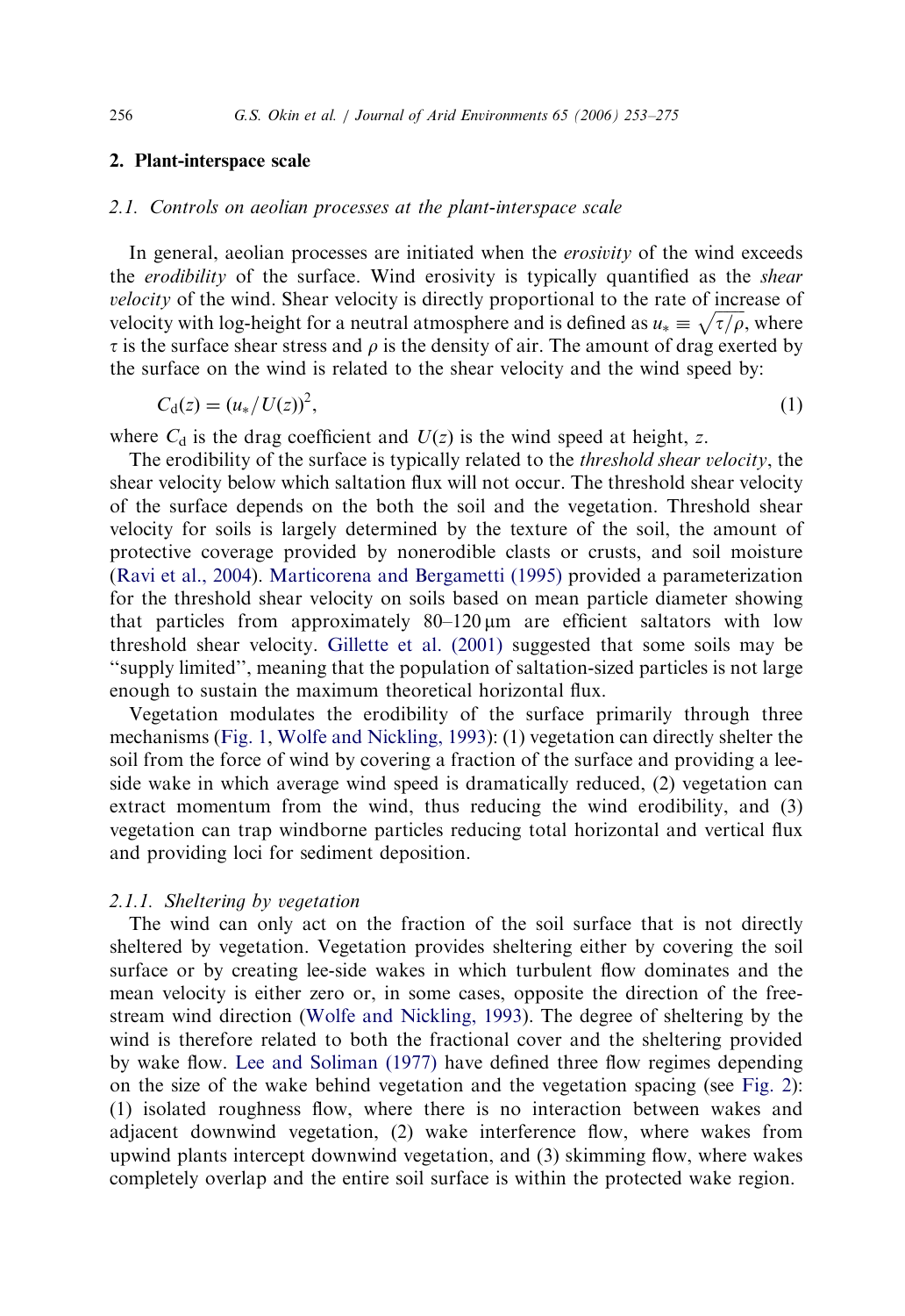<span id="page-4-0"></span>

Fig. 1. The three mechanisms by which vegetation protects the soil surface from wind erosion; from [Wolfe](#page-22-0) [and Nickling, 1993](#page-22-0).



Fig. 2. Flow regimes and associated theoretical wake development. Shaded areas are wake regions; adapted from [Wolfe and Nickling \(1993\)](#page-22-0) after [Lee and Soliman \(1977\).](#page-20-0)

In his treatment of drag partitioning in vegetated landscapes, [Raupach \(1992\)](#page-22-0) derived a formula to describe the area downwind of a plant (approximated to have cylindrical shape) protected from the erosive force of the wind in the wake:

$$
a = cbh \frac{U(h)}{u_*},\tag{2}
$$

where  $a$  is the area where wake flow intersects with the surface,  $c$  the constant with a value of approximately 0.37,  $b$  the diameter of the plant,  $h$  the height of the plant, and  $U(h)$  the wind speed at the top of the canopy [\(Fig. 3](#page-5-0)). If the wake is considered to be a tapering prism [\(Fig. 3\)](#page-5-0) for plants with  $b \ge h$ , the maximum distance that the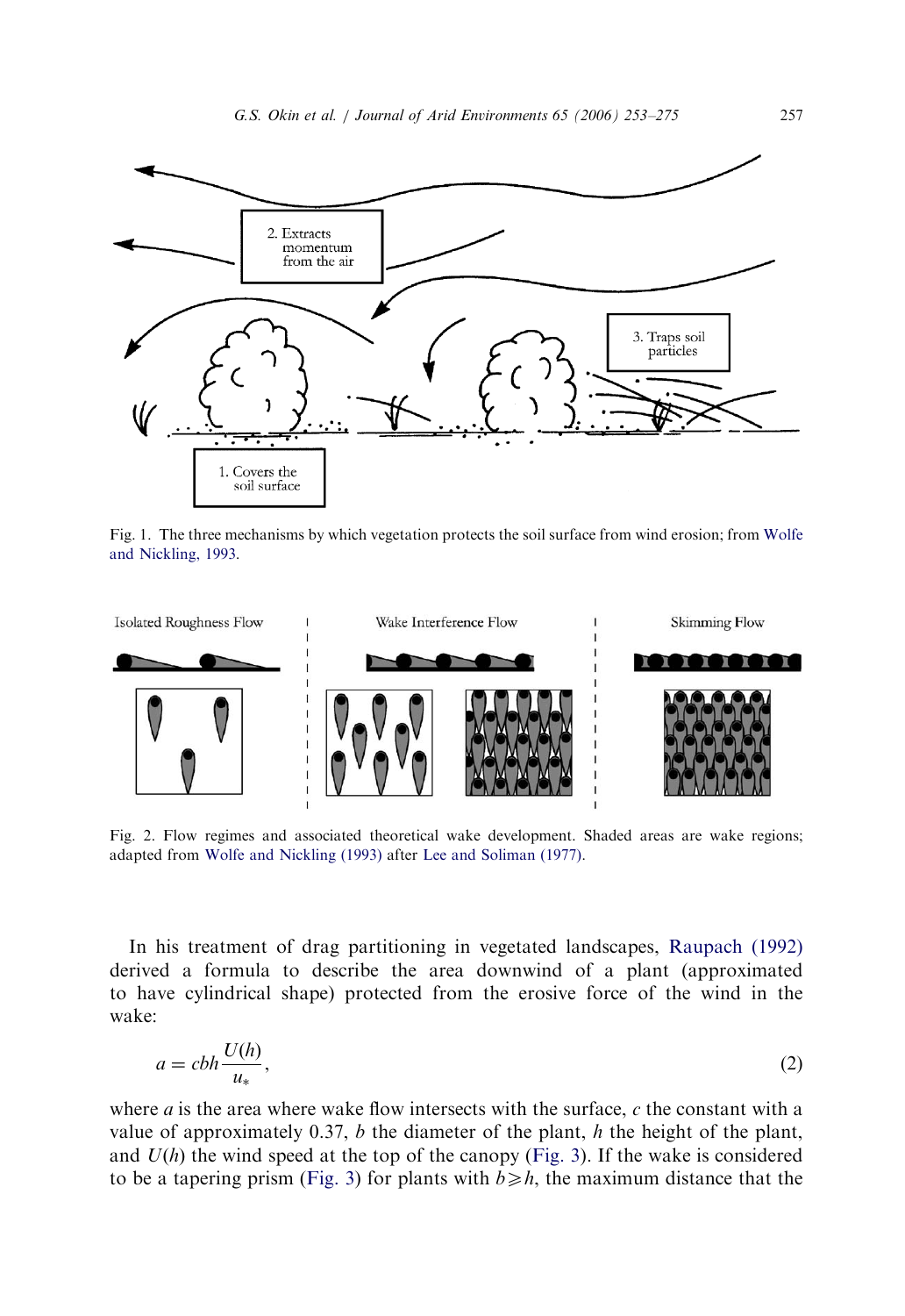<span id="page-5-0"></span>

Fig. 3. Sheltering provided by a cylinder. Shaded area is the intersection of wake with ground; after [Raupach \(1992\)](#page-22-0).

wake extends past the downwind edge of the plant,  $L_{min}$ , is:

$$
L_{\min} = h \frac{U(h)}{u_*} - \frac{b}{2}.\tag{3}
$$

For cases in which vegetation cover is low, such that wakes from one plant do not interact with the sheltered area of other plants (e.g. isolated roughness flow),

$$
\frac{U(h)}{u_*} \approx \frac{1}{\sqrt{C_S + \lambda C_R}},\tag{4}
$$

where  $C_S$  is the drag coefficient for the soil and  $C_R$  the drag coefficient for the plant. Drag coefficients quantify how the drag force on the surface varies with wind speed. The parameter  $\lambda$  is *lateral cover*, the total frontal silhouette area of vegetation intercepted by wind per unit ground area ([Musick and Gillette, 1990;](#page-21-0) [Musick et al.,](#page-21-0) [1996;](#page-21-0) [Shao and Lu, 2000\)](#page-22-0). Values for  $C_R$  are approximately 0.25 for cylinders [\(Taylor, 1988\)](#page-22-0) and values for  $C<sub>S</sub>$  have been reported to be approximately 0.0025 [\(Crawley and Nickling, 2003\)](#page-19-0). Thus, for values of  $\lambda$  near 0.01, the wake region should extend downwind approximately 10 times the height of the plant. Thus, Eqs. (3) and (4) are consistent with results from wind tunnel experiments by [Minvielle et al. \(2003\)](#page-21-0) which suggested a protective wake approximately 10 times longer than vegetation height. Drag coefficients for porous objects are likely higher than those of solid objects considered in most wind tunnel and theoretical studies [\(Grant and Nickling, 1998](#page-20-0); [Raupach et al., 2001](#page-22-0)). For real vegetation, therefore  $C_R$ will increase (relative to values for solid cylinders) and wake area protected by vegetation  $(L_{\text{min}})$  will decrease. For porous vegetation, therefore, the area of wake protection can be expected to be less than 10 times vegetation height.

### 2.1.2. Momentum extraction by vegetation

Vegetation can extract momentum from the wind, reducing its erosive force on the surface. Shear velocity is related to wind speed and vegetation structural parameters by the Law of the Wall. For a neutral atmosphere:

$$
U(z) = \frac{u_*}{k} \ln\left(\frac{z - D}{z_0}\right),\tag{5}
$$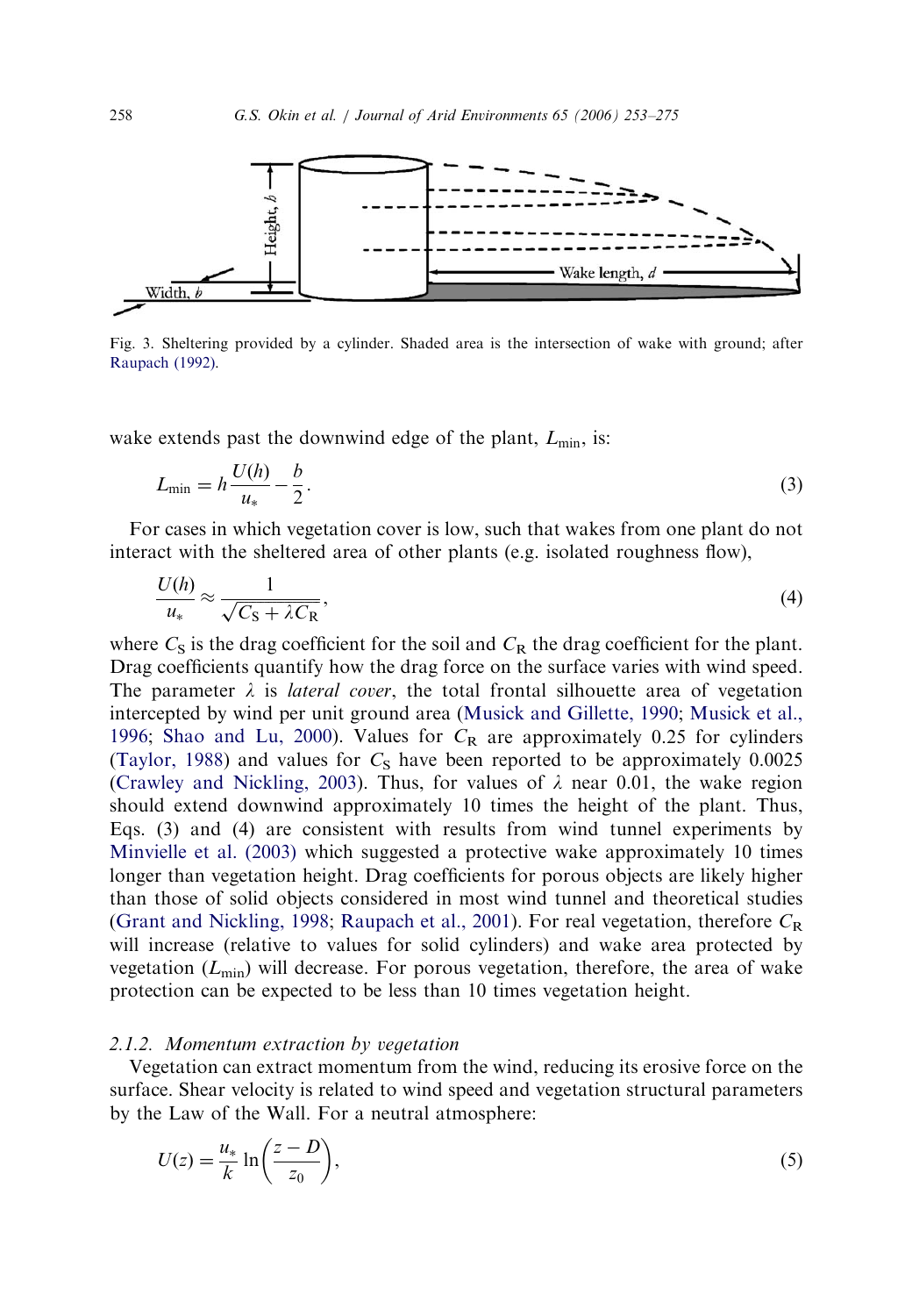where k is the Von Karmann's constant,  $z_0$  the aerodynamic roughness length, and D is the zero-plane displacement height.  $z_0$  and D are related to surface roughness and, in vegetated areas, are mainly determined by the amount and structure of vegetation cover. When D is not equal to zero, a wake is present and wind erosion will not occur.  $z_0$  has been related to lateral cover by [Lettau \(1969\)](#page-20-0) and [Wooding et al. \(1973\)](#page-22-0) using  $z_0 = h\lambda/2$ , where h is equal to canopy height. This relation holds for  $0<\lambda<\infty$ 0.1. For  $\lambda>\sim$  0.1,  $z_0/h$  remains approximately constant. [Marticorena et al.](#page-21-0) [\(1997\)](#page-21-0) suggested a relation that incorporates the leveling-off of the linear relationship with increasing  $\lambda$ :

$$
z_0 = \begin{cases} (0.479\lambda - 0.01)h & \text{for } \lambda \le 0.11, \\ 0.05h & \text{for } \lambda > 0.11. \end{cases}
$$
 (6)

(Note: this formulation is slightly different from that found in [Marticorena et al.](#page-21-0) [\(1997\)](#page-21-0) due to a typographical error in that publication). These equations do not account for interspecific variability in the flexibility of the vegetation. These changes can be accounted for empirically by changing the coefficients.

## 2.1.3. Trapping of windborne sediment by vegetation

Because turbulent flow dominates in and around plant canopies, total surface shear stress within plant canopies typically approaches zero and the ability of wind to carry sediments is reduced. In addition, windborne particles can impact vegetation, losing their momentum, and be removed directly from the air stream. Thus, vegetation canopies are typically the loci of deposition in partially vegetated areas. Coarse-grained particles travel short distances and therefore are often moved from plant interspaces to adjacent regions underneath plant canopies or in plant wakes. Fine-grained particles that are suspended in the wind can also be intercepted by plant canopies and deposited within the plant canopy.

The ability of a plant canopy to trap windborne sediment depends, in part, on its porosity. Field (e.g. [Grant and Nickling, 1998\)](#page-20-0), wind-tunnel (e.g. [Lee et al., 2002](#page-20-0)), and theoretical (e.g. [Raupach et al., 2001](#page-22-0)) studies have shown that the ability of vegetation to act as a windbreak for sediment has a maximum value for an intermediate value of porosity, with porosities of approximately 20–40% showing the maximum effect.

#### 2.2. Consequences of aeolian processes at the plant-interspace scale

The consequences of wind erosion at the plant-interspace scale are directly linked to the two main processes of aeolian transport: saltation and suspension [\(Fig. 4](#page-7-0)). Saltation flux dominates the horizontal mass flux during aeolian transport. Saltating particles are therefore responsible for the majority of deflation and subsequent downwind deposition of windborne sediments [\(Gibbens et al., 1983\)](#page-19-0). [Hennessy et al.](#page-20-0) [\(1986\)](#page-20-0) determined that in mesquite duneland areas on the JER, saltation-sized particles are eroded from plant interspaces and redistributed to areas under plants, with little or no net loss of sand but a net loss of fine particles. On the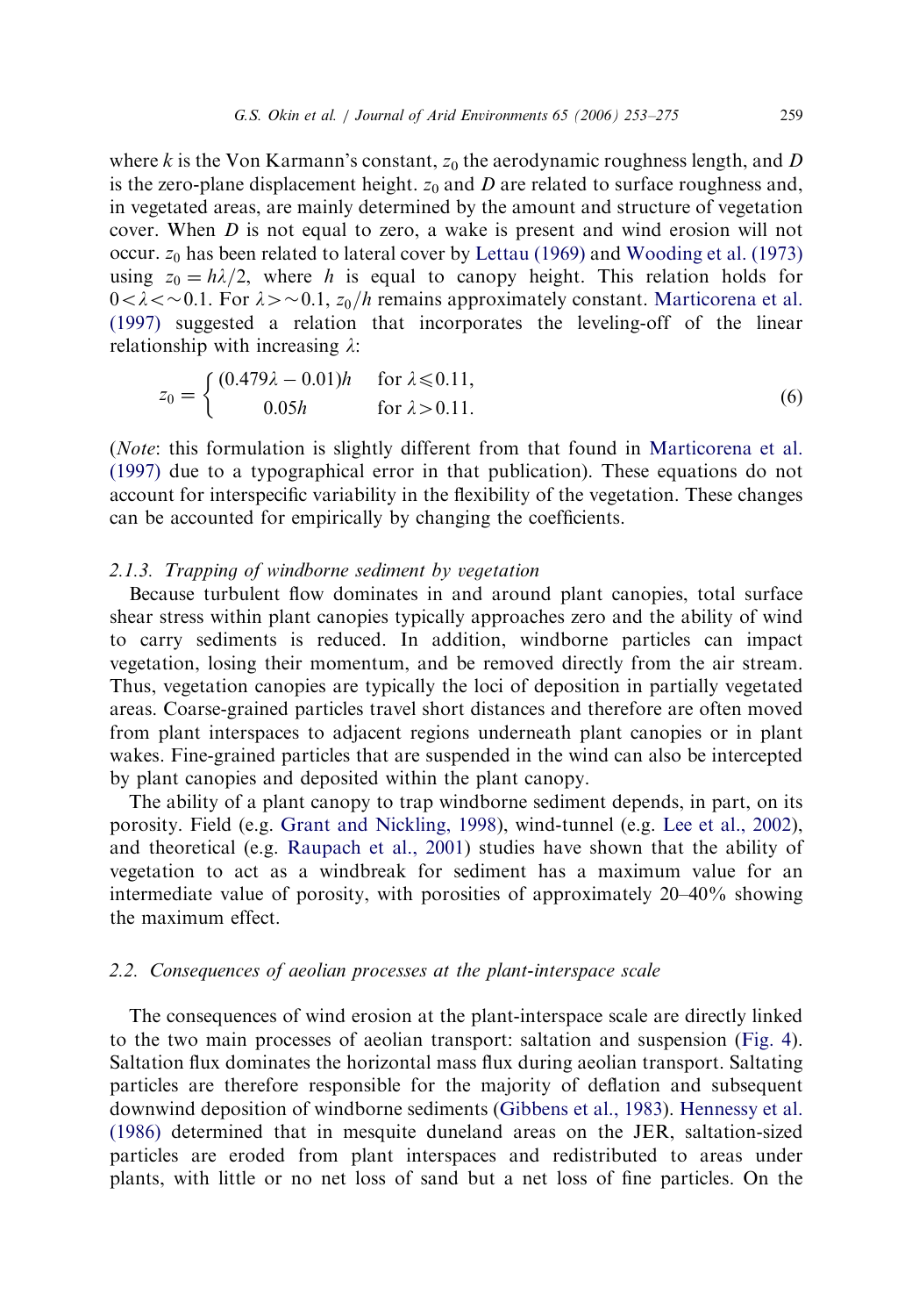<span id="page-7-0"></span>

Fig. 4. Selected causes and consequences of aeolian processes.

plant-interspace scale, therefore, a landscape undergoing wind erosion exists as a fine-scale mosaic of deflational and depositional areas.

Deflation can cause ''pedestaling'' of plants in areas actively experiencing wind erosion. Pedestaling is a process whereby the soil surface is lowered by deflation, which exposes plant roots and can result in plant mortality. Deposition occurs when the mean wind velocity decreases, usually due to the presence of vegetation, and windborne sediments are deposited. Deposition can result in burial of vegetation, and if it occurs at a rate greater than the rate of vertical growth of a plant, can result in mortality [\(Okin et al., 2001a\)](#page-21-0).

If the horizontal velocity of windborne particles in the saltation layer is equal to the average windspeed in the saltating layer, then the kinetic energy flux  $(Jm^{-1}s^{-1})$ increases as a linear function of mass and a cubic function of particle diameter. Under these assumptions, a horizontal mass flux consisting solely of  $100 \mu m$  particles has approximately 1000 times greater kinetic energy flux than the same flux consisting solely of  $10 \mu m$  dust particles. When saltating sand grains strike a plant, this excess energy causes physical damage, mainly in the form of destruction of the cambium and leaf stripping [\(Okin et al., 2001a\)](#page-21-0). If this physical damage does not directly result in plant mortality, it almost certainly results in slowed growth, which may compromise a plant's ability to overcome burial or pedestaling. Abrasion and burial by saltation-sized particles therefore act in tandem to stress vegetation. The excess kinetic energy of saltating particles can also sandblast fragile soil crusts that form in desert regions, reducing the threshold shear velocity of the affected surface and exposing it to increased wind erosion [\(Gillette and Pitchford, 2004\)](#page-20-0).

Suspension-sized particles are winnowed from areas undergoing erosion and can either be removed for long-range transport [\(Gillette, 1974](#page-19-0)) or trapped by near-field vegetation ([Raupach et al., 2001\)](#page-22-0). Fine-grained particles account for the majority of the soil resources important to vegetation, including nutrient exchange capacity and water-holding capacity. The contribution of fine particles to soil nutrient availability results from the fact that particles in this size fraction have a high surface area and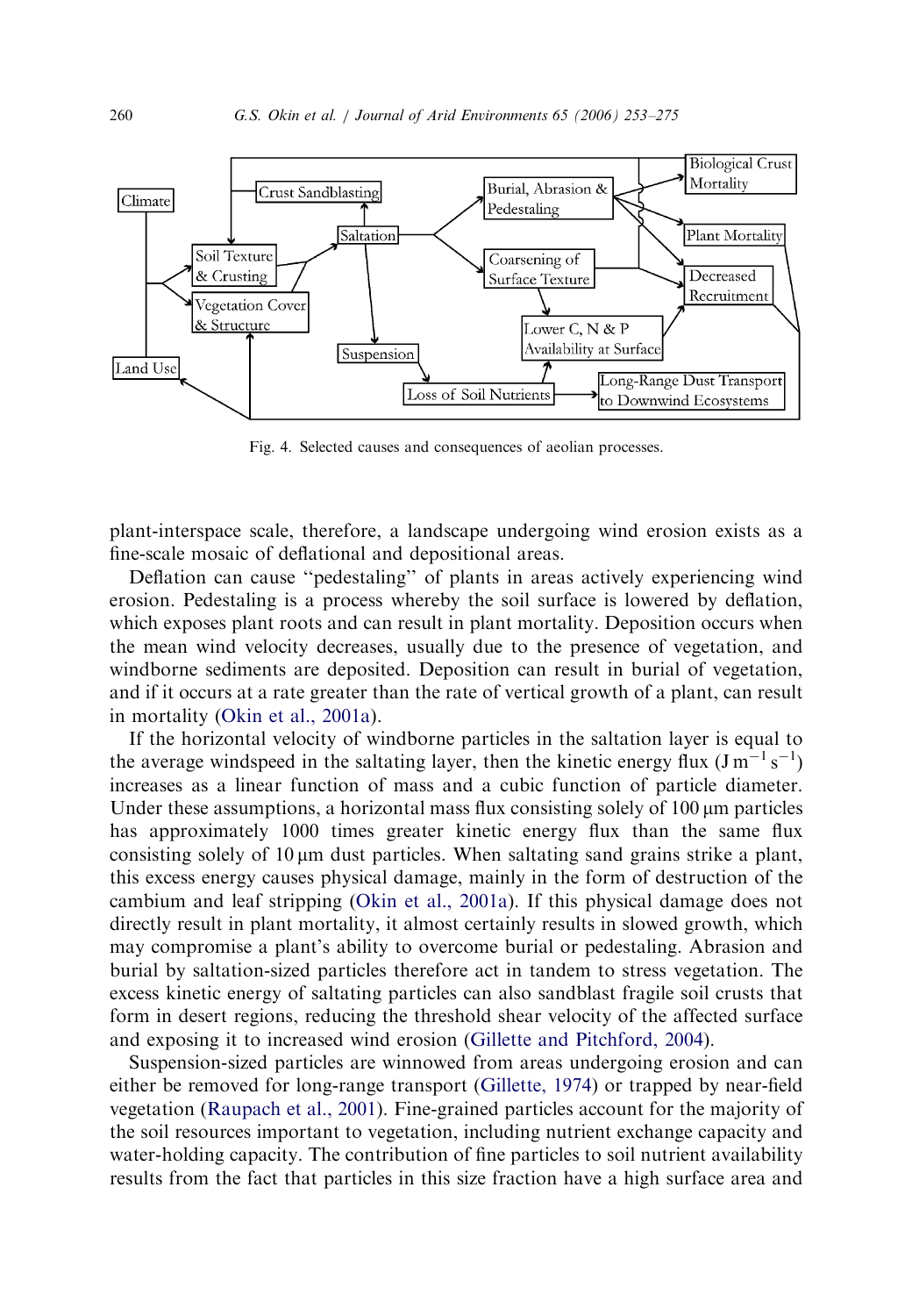soil nutrients such as nitrate, ammonium, potassium, magnesium, and phosphate are adsorbed onto these particles, especially those with clay mineralogy.

Long-range transport of dust particles contributes to overall loss of soil resources for an area undergoing wind erosion ([Okin et al., 2001b](#page-21-0)). At the plant-interspace scale, winnowing results in the depletion of fine particles from plant interspaces [\(Hennessy et al., 1986](#page-20-0)). Plant interspaces are therefore the sites of decreased soil resource availability ([Wright and Honea, 1986;](#page-22-0) [Schlesinger et al., 1996](#page-22-0); [Okin](#page-21-0) [et al., 2001a, b](#page-21-0)). The interception and trapping of the suspended load can lead to increased soil resource availability within and around plant canopies ([Raupach](#page-22-0) [et al., 2001](#page-22-0)). A landscape undergoing wind erosion therefore exists as a fine-scale mosaic of areas of winnowing and trapping resulting, in part, in the well-documented resource island phenomenon in shrublands [\(Schlesinger et al., 1990;](#page-22-0) [Schlesinger](#page-22-0) [et al., 1996](#page-22-0)).

#### 3. Patch-landscape scale

## 3.1. Controls on aeolian processes at the patch-landscape scale

Horizontal mass flux has been modeled by a large number of authors using different approaches. [Bagnold \(1941\)](#page-19-0) approached the problem first and provided a physically reasonable solution that was later confirmed by the analysis of [Owen](#page-21-0) [\(1964\)](#page-21-0). Equations that predict saltation have been suggested by many authors and verified by wind tunnels, field experiments, and alternate theoretical derivations. Many good discussions exist in the literature of the physical and mathematical formulations for mass flux during wind erosion (e.g. [Shao and Lu, 2000](#page-22-0)). One such formulation is by [Shao and Raupach \(1993\):](#page-22-0)

$$
q_{eq} = A \frac{\rho}{g} u_*(u_*^2 - u_{*tv}^2) \delta,
$$
\n(7)

where  $q_{eq}$  is the horizontal mass flux  $(g m^{-1} s^{-1})$ ,  $\rho$  the density of air, g the acceleration due to gravity,  $u_*$  the wind shear velocity, and  $u_{*t}$  the threshold shear velocity of a vegetated surface (m/s).  $\delta$  is set equal to 0 for  $u_{*uv} \ge u_*$  and 1 otherwise. The parameter  $A$  in Eq. (7) has been suggested by [Gillette et al. \(2001\)](#page-20-0) and [Gillette](#page-19-0) [and Chen \(2001\)](#page-19-0) as a correction to account for the relative availability of sand particles for transport. In the absence of other information,  $\Lambda$  is typically assumed to be equal to 1.0. Vertical mass flux,  $F_a$  (g m<sup>-2</sup> s<sup>-1</sup>), is linearly related to horizontal mass flux by a constant K that is typically on the order of  $10^{-2}$ – $10^{-3}$  m<sup>-1</sup>, but can vary by several orders of magnitude based on soil texture and other factors ([Gillette,](#page-19-0) [1977;](#page-19-0) [Alfaro and Gomes, 2001\)](#page-19-0).

In an analysis of drag partitioning over a vegetated surface, [Raupach et al. \(1993\)](#page-22-0) derived an equation to estimate the impact of vegetation on the threshold shear velocity,  $u_{\ast_{tv}}$ :

$$
u_{*tv} = u_{*ts}\sqrt{(1 - \sigma\lambda)(1 + \beta\lambda)},\tag{8}
$$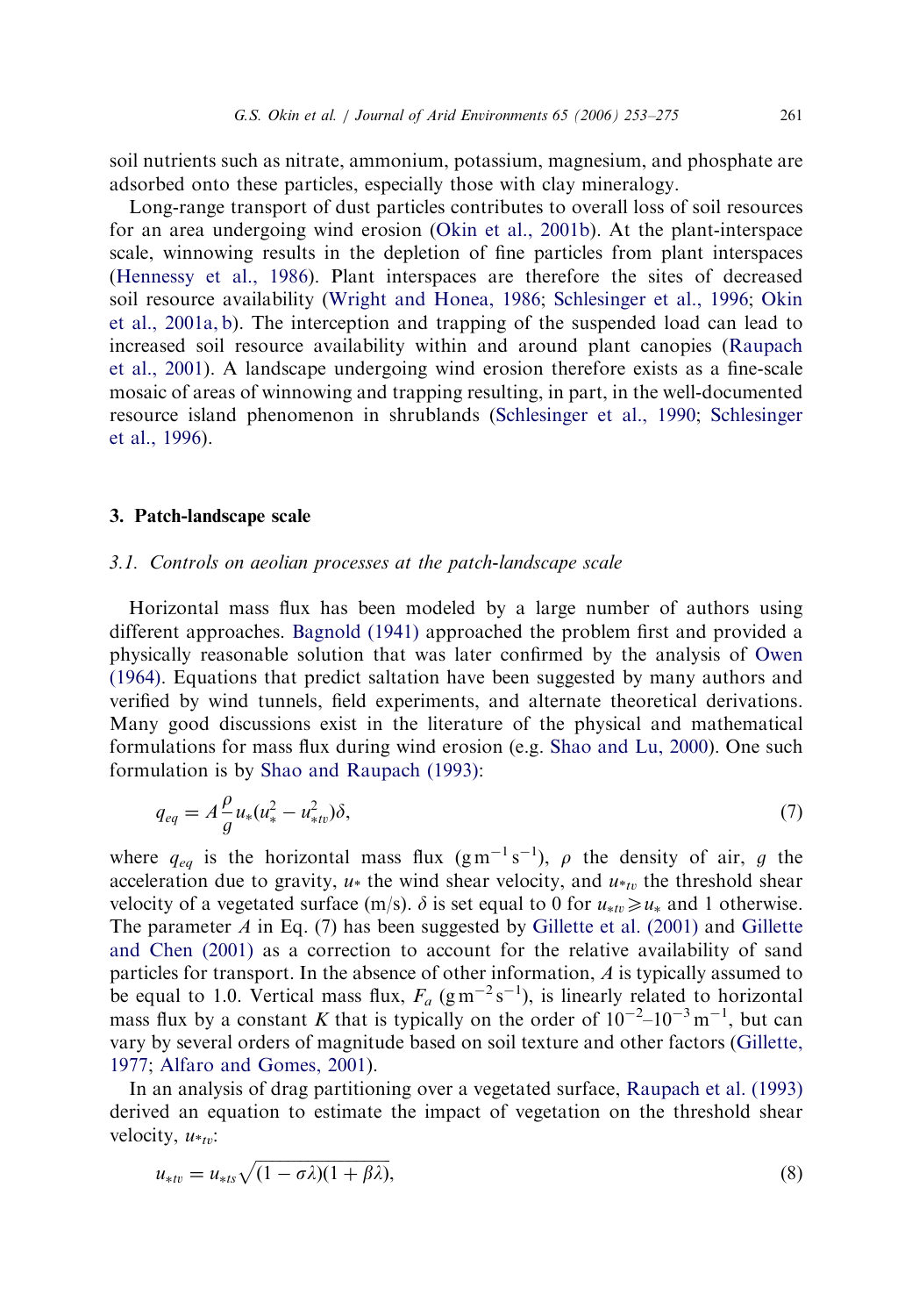where  $u_{\ast}$  is the threshold shear velocity for an unvegetated surface,  $\sigma$  is equal to the ratio of the average basal area to average profile area (i.e.  $\sigma = A_B/A_P$ ) of the vegetation, and  $\beta$  is the ratio of the drag coefficient of an isolated plant to the drag coefficient of the ground surface in the absence of the plant (i.e.  $\beta = C_R/C_S$ ). Eq. (8) may be re-expressed [\(Okin, 2005\)](#page-21-0) as:

$$
u_{*tv} = u_{*ts} \sqrt{(1 - C) \left(1 + \beta C \frac{A_P}{A_B}\right)}.
$$
\n(9)

The first terms under the radicals in Eqs. (8) and (9) (i.e.  $[1-\lambda\sigma]$  and  $[1-C]$ ) account for the degree to which the vegetation covers the surface (see Section 2.1.1), focusing the erosive force of the wind on the exposed portion of the surface. The second terms under the radicals (i.e.  $[1 + \beta \lambda]$  and  $[1 + \beta C A_P/A_B]$ ) account for drag that the vegetation exerts on the wind (see Section 2.1.2), reducing the ability of wind to detach and transport particles.

Aeolian sediment flux tends to increase with the distance over which the erosion occurs (fetch distance), an effect known as the fetch effect ([Gillette et al.,](#page-20-0) [1996\)](#page-20-0). The fetch effect is caused by aerodynamic effects (the Owen effect), particle-to-particle interactions, reattachment of separated boundary layers, and changes in the soil in the path of wind erosion. In discontinuous canopies where isolated roughness flow dominates, the fetch length is determined by the spacing between plants. [Okin and Gillette \(2001\)](#page-21-0) used high-resolution aerial photography to investigate plant spacing in mesquite-dominated areas of the JER (see also, [Ludwig et al., 2002](#page-21-0)). They concluded that plant spacing can be anisotropic, and that areas of extremely long fetch distance, known as streets, existed and tended to be aligned with the direction of the prevailing wind. The observed streets were inferred to be the cause of extremely high dust emission in welldeveloped dunelands.

[Gillette and Pitchford \(2004\)](#page-20-0) examined wind erosion in streets of mesquite dunes to determine if fetch effect is an important factor for determining horizontal flux in vegetated areas dominated by isolated roughness flow or wake interference flow. Their study showed that flux increases along streets in the windward direction, reaching a maximum at the end of the street.

Data from [Li and Okin \(2004\)](#page-21-0) and Hartman (personal communication) also support the importance of fetch (Tables  $1-3$ ). A very strong positive correlation exists between the percent of the surface comprised of unvegetated gaps  $>200 \text{ cm}$ and average horizontal flux [\(Table 2\)](#page-10-0). The anticorrelation between percent of the surface comprised of gaps other than those  $>200$  cm and flux is a result of the strong anticorrelation between gaps  $>200$  cm and other gaps [\(Table 3](#page-10-0)). The regression line for the  $>200 \text{ cm}$  gap percentage and total horizontal flux intercepts the gap percentage axis at approximately 22%, indicating there is a minimum percentage of an area covered by large gaps that will enable significant wind erosion to occur. We hypothesize that with vegetation distributions in which there are not large gaps, wake interference and skimming flow predominate and the soil surface is largely protected from erosion.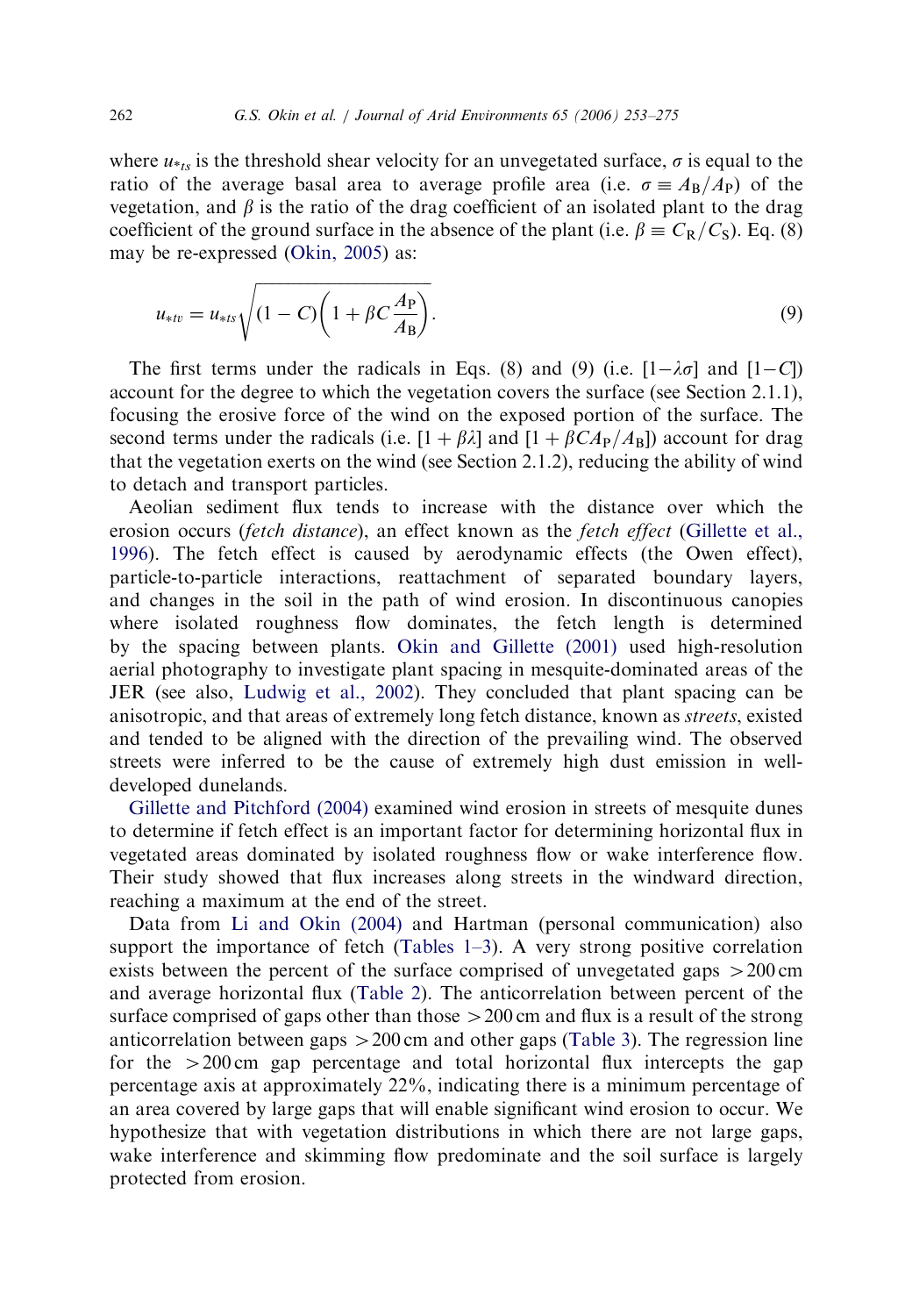|                | Treatment Percent of 50-m transect comprised of gaps of size: |               |                |                   |                    | Fractional<br>cover $(\% )$ | Horizontal<br>flux $(g m^{-1} s^{-1})$ |
|----------------|---------------------------------------------------------------|---------------|----------------|-------------------|--------------------|-----------------------------|----------------------------------------|
|                | $25 - 50$ cm                                                  | $51 - 100$ cm | $101 - 200$ cm | $>200 \text{ cm}$ | $> 500 \text{ cm}$ |                             |                                        |
| T <sub>4</sub> | 1.58                                                          | 4.35          | 7.19           | 70.71             | 82.25              | 15.3                        | 266.1                                  |
| T <sub>3</sub> | 6.01                                                          | 15.49         | 21.09          | 35.54             | 72.12              | 19.3                        | 80.0                                   |
| T <sub>2</sub> | 4.35                                                          | 9.01          | 29.89          | 40.69             | 79.59              | 14.7                        | 52.6                                   |
| T1             | 8.31                                                          | 19.48         | 29.19          | 21.21             | 69.88              | 17.4                        | 29.8                                   |
| Control        | 8.56                                                          | 17.37         | 30.23          | 24.85             | 72.45              | 15.6                        | 18.9                                   |

<span id="page-10-0"></span>Table 1 Gap percent, fractional cover, and horizontal flux for five vegetation plots on the JER<sup>a</sup>

<sup>a</sup>Data are from four vegetation treatment plots (plus one control) in which vegetation was selectively removed. Aeolian flux was estimated in these plots using Big Springs Number Eight (BSNE) windborne sediment samplers and the method of [Gillette and Pitchford \(2004\)](#page-20-0) for calculating total horizontal flux from the surface to 1 m. BSNE samples were from March to July, 2003. Fractional vegetation cover was estimated from three 50-m transects in each plot, oriented parallel to the direction of the prevailing wind. Unvegetated gaps were identified from transect data and the percent of each transect covered by gaps in five size bins (25–50 cm, 51–100 cm, 101–200 cm,  $>$  200 cm, and  $>$  50 cm) was calculated (see [Herrick et al.,](#page-20-0) [2005\)](#page-20-0). Transect data were collected in August–September, 2003. Annual plant cover was ignored in these calculations because annuals are not present during the spring dust season.

Table 2 Correlation and regression statistics between gap percent or fractional cover and horizontal flux

|             | Percent of 50-m transect comprised of gaps of size: |               |                |           |                    | Fractional<br>cover $(\% )$ |
|-------------|-----------------------------------------------------|---------------|----------------|-----------|--------------------|-----------------------------|
|             | $25 - 50$ cm                                        | $51 - 100$ cm | $101 - 200$ cm | $>200$ cm | $> 500 \text{ cm}$ |                             |
| Correlation | $-0.88$                                             | $-0.82$       | $-0.97$        | 0.96      | 0.75               | $-0.22$                     |
| Slope       | $-30.66$                                            | $-13.29$      | $-10.02$       | 4.97      | 14.21              | $-11.93$                    |
| Intercept   | 266.14                                              | 264.14        | 325.04         | $-102.32$ | $-980.28$          | 286.06                      |
| $R^2$       | 0.77                                                | 0.68          | 0.95           | 0.92      | 0.56               | 0.05                        |

Table 3

Correlation between percent of transect comprised of gaps  $>200 \text{ m}$  and other gap sizes and fractional cover

|             | Percent of 50 m transect comprised of gaps of size: |               |                |                   |                    | Fractional<br>cover $(\% )$ |
|-------------|-----------------------------------------------------|---------------|----------------|-------------------|--------------------|-----------------------------|
|             | $25 - 50$ cm                                        | $51 - 100$ cm | $101 - 200$ cm | $>200 \text{ cm}$ | $> 500 \text{ cm}$ |                             |
| Correlation | $-0.97$                                             | $-0.95$       | $-0.90$        | 00.1              | 0.90               | $-0.37$                     |

The weak anticorrelation between sediment flux and vegetation fractional cover (Table 2) indicates that threshold shear velocity is not simply a function of cover, as suggested by Eq. (9). Instead, the manner in which this cover is distributed, and in particular the degree to which vegetation is distributed to create large gaps, is vital in controlling aeolian flux. These data therefore argue strongly for including fetch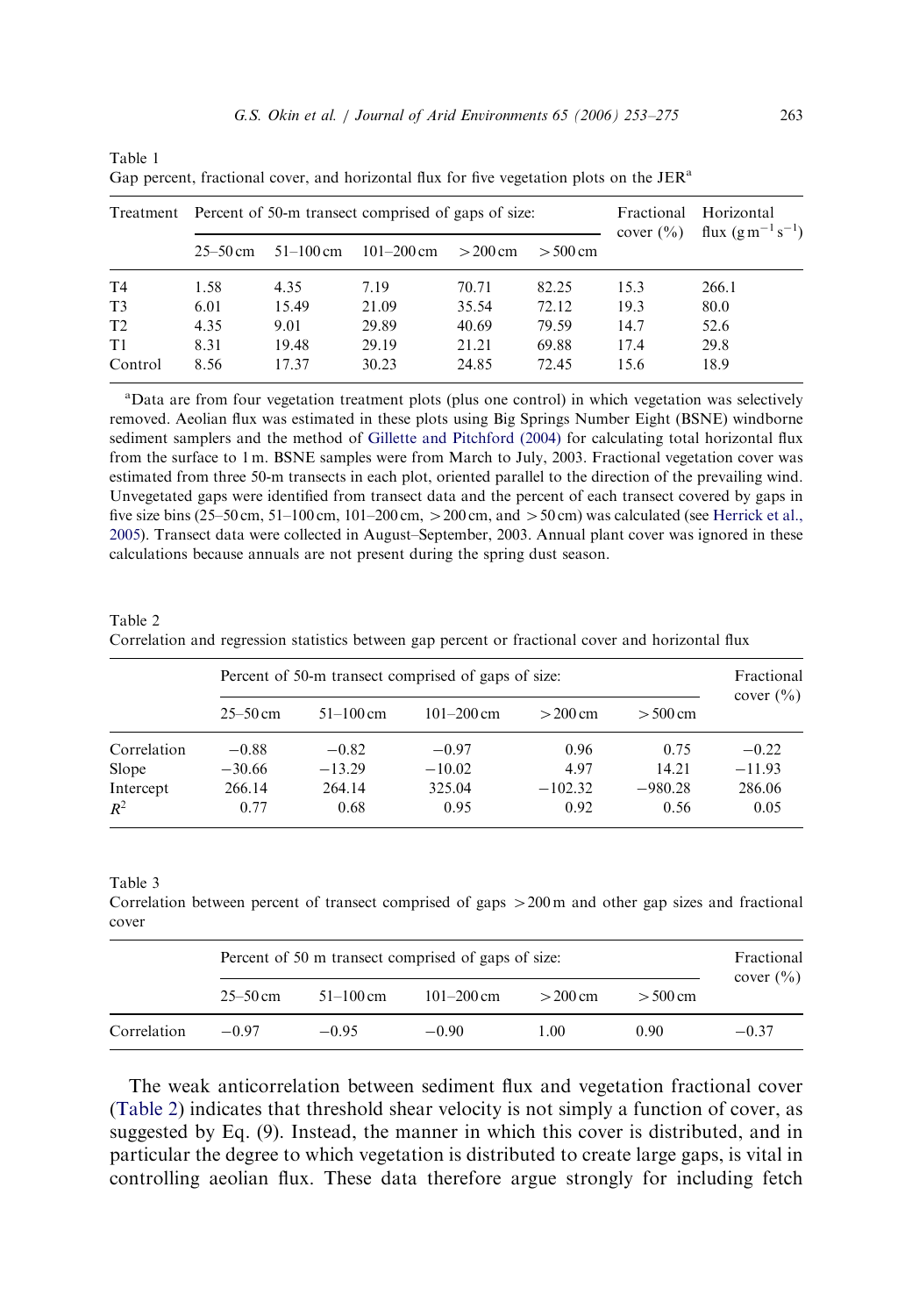length in assessment and monitoring of wind erosion on vegetated landscapes [\(Herrick et al., 2005\)](#page-20-0).

3.1.1. Landscape-scale controls on aeolian processes: Land use and land management Land use and management impact both soils and vegetation in arid regions [\(Fig. 4\)](#page-7-0). In the short-term, soil erodibility is usually increased by any activity that disturbs the soil surface ([Bach, 1998](#page-19-0); [Belnap, 1995](#page-19-0)). Soil surface disturbance destroys physical and biological crusts and exposes more highly erodible subsurface material. Non-erodible gravel and rock fragments are often incorporated into the soil, exposing fine-textured material when physical disturbance mixes the surface layers of the soil. Short-term disturbance impacts are generally higher when the soil surface is dry. On wet soils, some types of disturbance will only deform the surface and may even reduce erodibility by contributing to the development of a physical crust or compacted layer, particularly in fine-textured soils such as loams and clays. Examples of activities that disturb the soil surface and increase aeolian flux are: military activities and maneuvers [\(Prose, 1985;](#page-22-0) [Khalaf, 1989](#page-20-0); [Koch and El Baz,](#page-20-0) [1998\)](#page-20-0) grazing ([Wilshire, 1980](#page-22-0); [Khalaf, 1989](#page-20-0); [Fredrickson et al., 1998\)](#page-19-0) and off-road vehicle (ORV) traffic [\(Nakata et al., 1976](#page-21-0); [Sheridan, 1978](#page-22-0); [Hyers and Marcus, 1981;](#page-20-0) [Webb, 1982;](#page-22-0) [Brown and Schoknecht, 2001\)](#page-19-0).

The role that vegetation plays in modulating both the erosivity of winds and erodibility of the surface is impacted by any land use or management scheme that impacts vegetation cover. For example, fire can destroy above-ground biomass, reducing fractional and lateral cover of vegetation, thus exposing the surface to wind erosion. A striking example of this phenomenon is shown in [Fig. 5](#page-12-0). In October–November, 2003, large wildfires burned in the mountains of southern California. By the end of November, these fires had been extinguished, but the burn scars can still be seen in satellite imagery. The MODIS/Terra instrument captured strong winds on November 27, 2003 carrying ash and dust westward into the Pacific Ocean.

Agricultural activities often enhance aeolian activity in arid and semi-arid environments ([Fig. 4](#page-7-0)). During the peak growing season, crops protect the soil from erosion by wind, but periods of bare ground during the beginning or end of the growing season can lead to significant erosion ([Hagen, 1991](#page-20-0); [Nanney et al., 1993;](#page-21-0) [Retta et al., 1996](#page-22-0)). The practice of maintaining some vegetation residue on the soil surface (i.e. *stubble*) has long been advocated as a practice to minimize wind erosion. Fallowing of fields, sometimes for long periods, can also be a significant source of windborne sediment [\(Larney et al., 1995\)](#page-20-0). For example, in the Sandveld of the Western Cape Province of South Africa, a region of strong southerly winds and sandy soils ([Talbot, 1947\)](#page-22-0), seed potatoes are a principal crop. To protect from blight infestations, this crop can only be planted approximately one year in seven and fields are kept fallow during the remaining six years. As a means to control wind erosion on fields during the long fallow periods, stripes of vegetation are left in fields. These stripes are predominantly oriented east-west in order to minimize north-south fetch distance in fields and reduce erosion ([Fig. 6\)](#page-13-0). Similar impacts occur when rangeland is cleared and reseeded. Vegetative cover removal, intense surface disturbance, and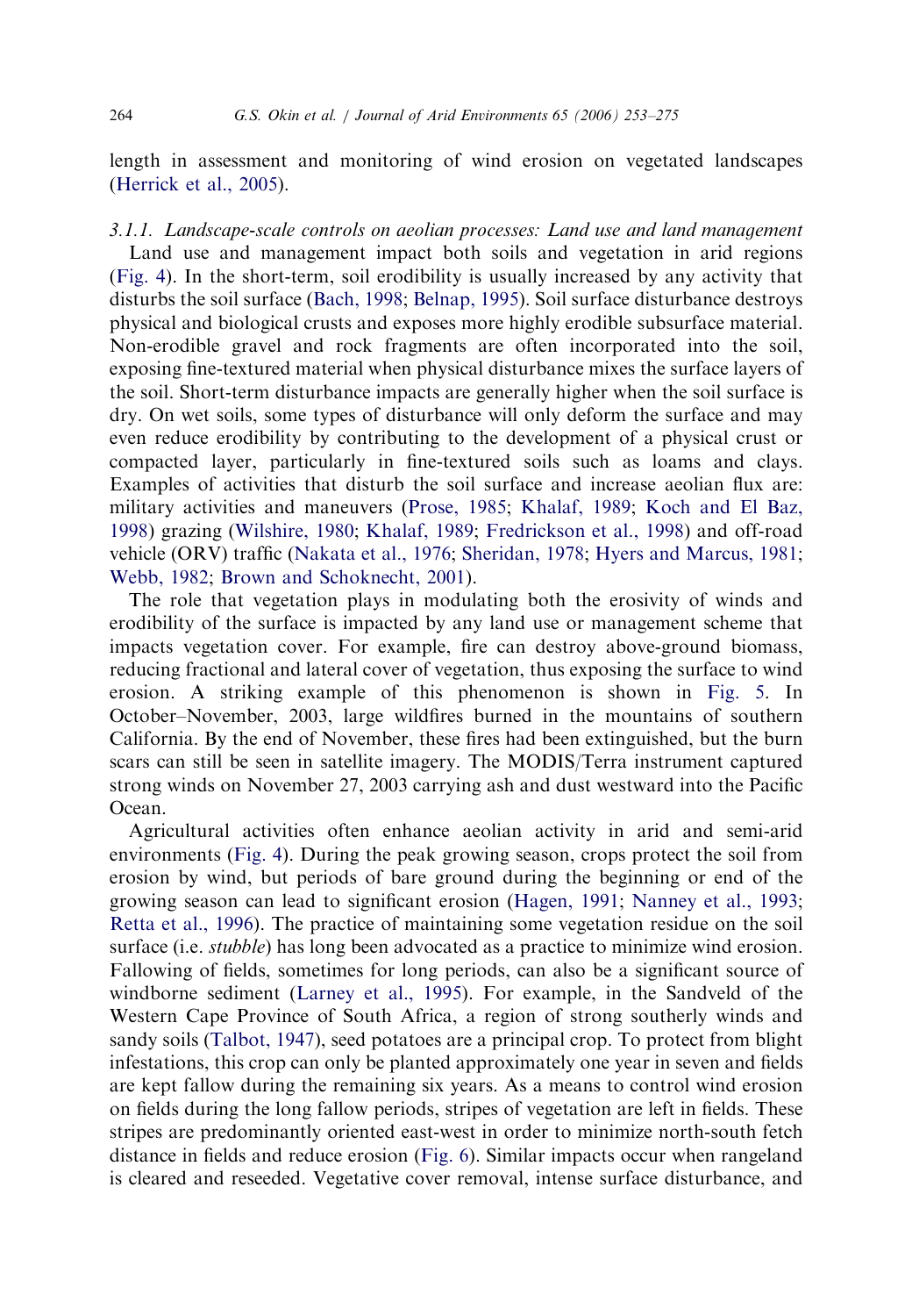<span id="page-12-0"></span>

Fig. 5. False-color image of the southern California coast captured with the MODIS instrument aboard the Terra satellite on November 27, 2004. Red is MODIS band 7 (2155 nm), green is MODIS band 2 (876 nm), blue is MODIS band 1 (670 nm). Reddish areas are burn scars from fires at the end of October and beginning of November, 2003. Red dust can be seen heading westward over the Pacific from the two most southerly fire scars due to strong winds. Cyan areas over the western and southern portions of the image are clouds or sediments in the Colorado River Delta. Image courtesy of MODIS Rapid Response Project at NADA/GSFC.

typically low seedling establishment often leave soil susceptible to wind erosion for several years ([Herrick et al., 1997](#page-20-0); [Breed and Reheis, 1999](#page-19-0)).

Grazing and ORV traffic tend to increase erosivity by reducing both cover and stature and by breaking physical and biological soil crusts. The effects of both types of activities tend to be highly concentrated. This leads to the creation of mosaics of areas that are relatively exposed within a pasture in which average cover is sufficient to prevent wind erosion. Off-road vehicle activity can be particularly damaging when oriented parallel to dominant winds because it has the potential to create wind erosion streets. Consequently, whereas a management activity may have a minimal effect on average cover measured within a pasture, wind erosion may increase in those small areas of the pasture in which activity is concentrated. In the long-term, both grazing and ORV activity can have persistent effects on wind erosivity by promoting changes in plant community composition, which ultimately affects both cover and structure [\(Fig. 4\)](#page-7-0).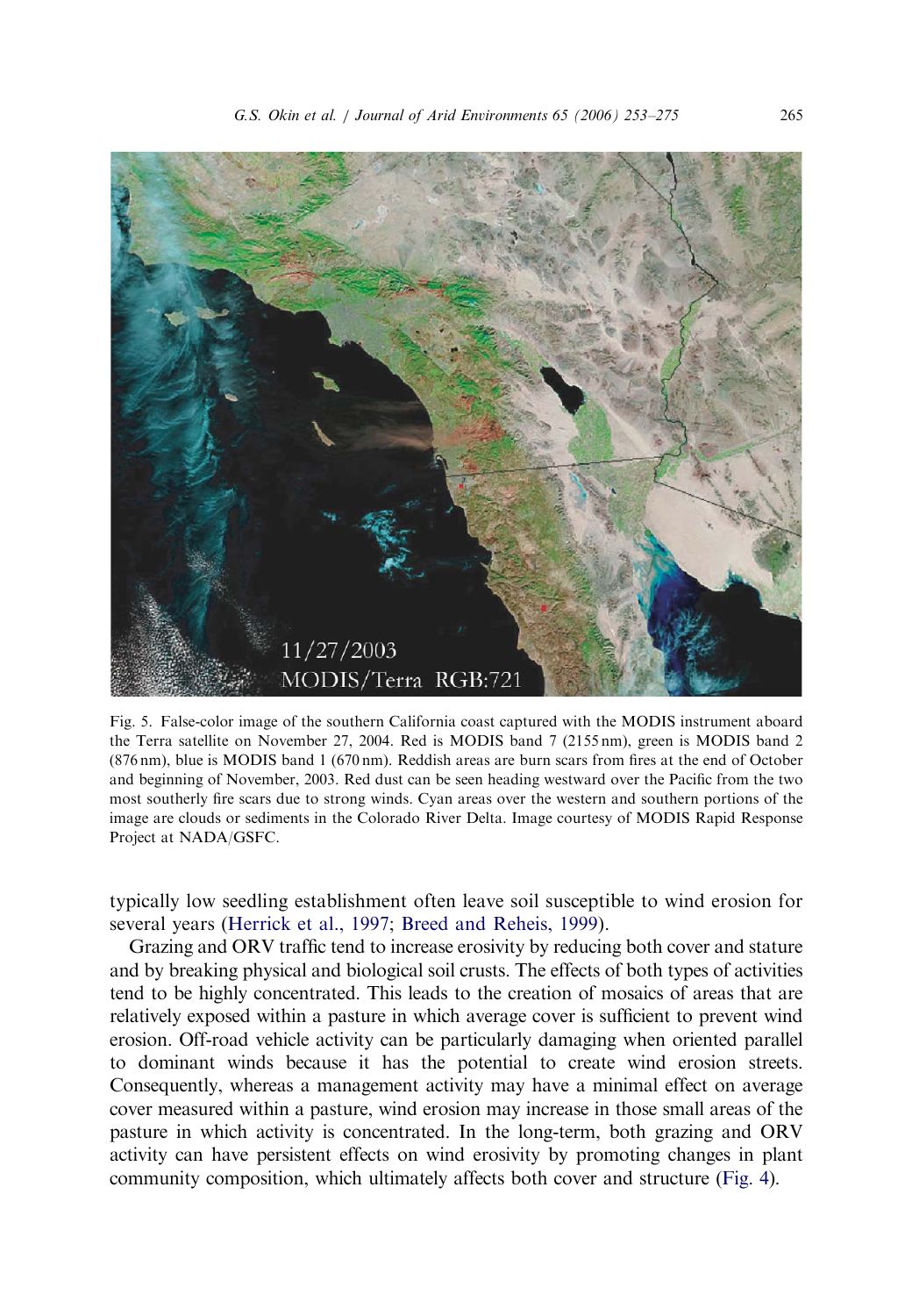<span id="page-13-0"></span>

Fig. 6. Landsat ETM+ Band 8 (15-m resolution panchromatic band) images showing the southwestern coast of South Africa and a rose diagram of the directions protected from wind erosion by linear stripes of vegetation left in fields. Cape Town can be seen at the bottom of the full image. The enlarged image shows how the vegetation strips appear at full resolution in the image. The rose diagram is derived from measuring the orientation of all striped fields in the area labeled ''Sandveld''. Erosive winds in the region are typically from the south, the direction of maximum protection in the striped fields. Farmers in this region of South Africa are managing for wind erosion of fields during long fallow periods by maintaining short streamwise fetch lengths through the maintenance of vegetation stripes.

The timing of management activities relative to significant wind events is critical in arid and semi-arid ecosystems. While this fact is widely recognized in the case of cultivated systems, the effect of timing of grazing and ORV activity on wind erosion is rarely considered. For example, in the southwestern United States, most wind erosion occurs during the spring. Minimizing vegetation removal and soil surface disturbance during winter and spring on highly wind-erodible soils has the potential to limit long-term soil degradation. This hypothesis has not been explicitly tested at the landscape scale. Similarly, limiting road grading and maintenance activities to periods when a physical crust-producing precipitation event is likely to occur before a significant wind event should reduce sediment loss from roads and road margins.

Because of these multi-scale interactions, historic and pre-historic land uses (i.e. historic legacy, [Peters and Havstad \(2006\)\)](#page-21-0) may have long-term impacts that may or may not be readily apparent. For example, the spread of small areas of mesquite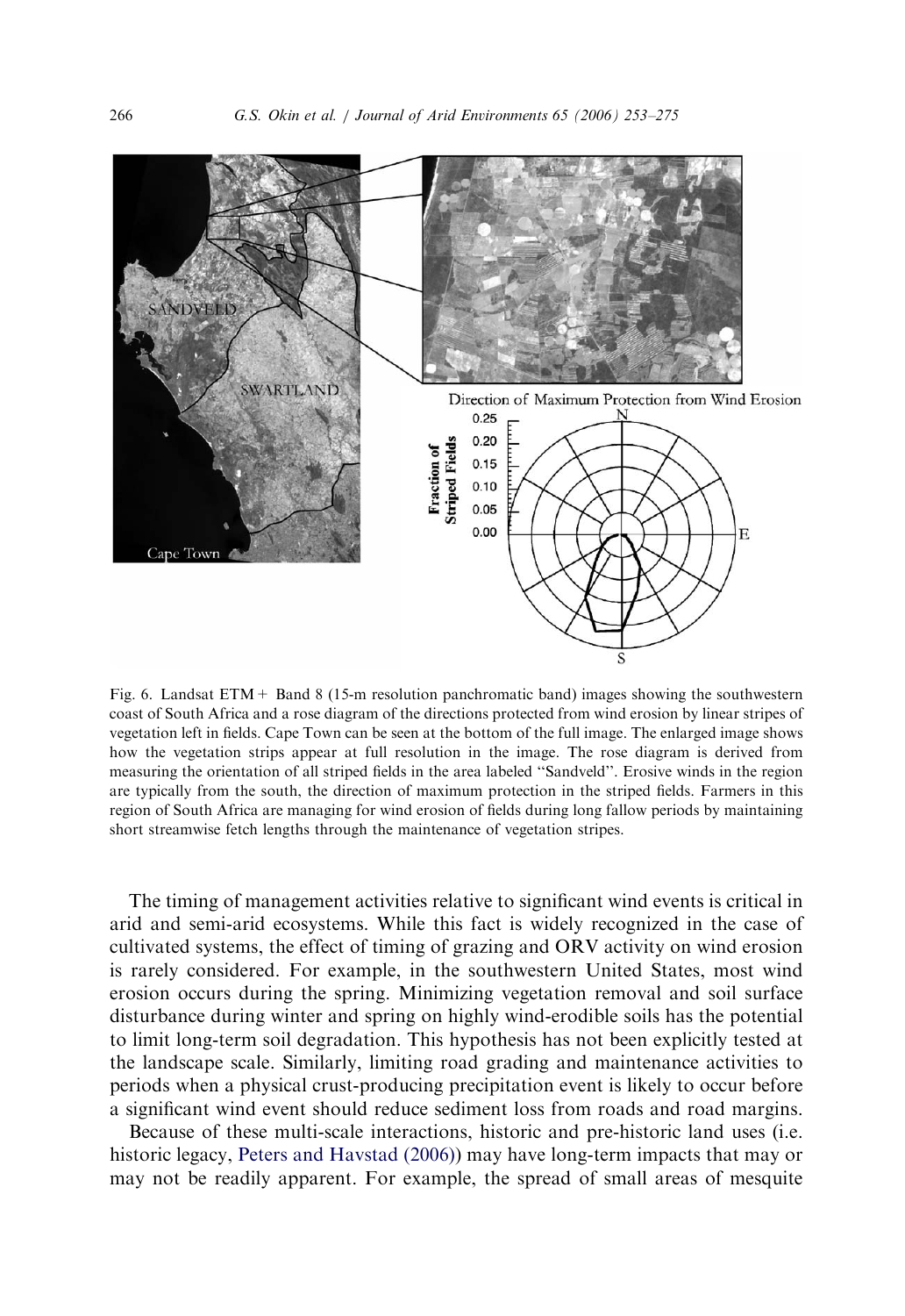established by Native Americans ([Fredrickson et al., 2006](#page-19-0)) may have been due in part to grass abrasion, burial, and reduced soil surface stability caused by aeolian sand moving from these shrub-dominated areas.

Land managers require an ability to predict management effects on wind erosion and an understanding of the likely effects of wind erosion and deposition on susceptibility to future erosion. Whereas the effects of broadly defined land use types (e.g. cultivation vs. permanent pasture) are generally understood at the patch scale, currently available models fail to account for the cascading effects of managementmediated changes in vegetation cover and structure at multiple spatial scales. Further, these essentially agronomic models do not account for the temporally variable and interacting effects of soil surface disturbance (which increases soil erodibility) and spatially variable vegetation growth and removal (which increases wind erosivity) in perennial ecosystems. Most models also fail to address linkages among landscape units, and the direct and indirect effects of both erosion and deposition on susceptibility to future erosion.

## 3.2. Consequences of aeolian processes at the patch-landscape scale

The two most significant consequences of aeolian processes at the patch-landscape scale are (1) the transport of saltation-sized particles from an eroding patch to an adjacent stable patch, and (2) the large-scale reduction of surface soil resources in both erosional and depositional areas ([Fig. 4](#page-7-0)). The consequences of aeolian processes at the patch-landscape scale are similar to those at the plant-interspace scale, but take place over a larger area. Thus, while saltation can lead to the movement of coarse material from plant interspaces to nearby plant canopies to create dunes at the plant-interspace scale, saltation may also lead to the growth of mesquite dunelands into former grassland areas at the patch-landscape scale.

In their studies of the impacts of saltation flux and dust emission on vegetated patches downwind of areas where vegetation had been removed, [Okin et al. \(2001a, b\)](#page-21-0) determined that saltation flux caused physical damage to shrubs in the downwind patch. They also determined that a mantle of coarse-grained particles derived from winnowing the original soil surface and depositing the remaining particles downwind had covered the original surface. The local mantling of the original surface resulted in an effective reduction of soil nutrient resources in the surface soil (top 5 cm). This, together with increased soil instability, could result in a decrease in recruitment of new vegetation when this mantle is thicker than the depth of soil needed for seedling establishment. These results are consistent with those of [Larney et al. \(1998a, b\)](#page-20-0) and [Leys and](#page-21-0) [McTainsh \(1994\),](#page-21-0) who showed that significant changes in soil nutrient content could result from aeolian transport of soil particles. On fine-textured soils, however, sand deposition increases plant water availability by increasing infiltration. For example, on the south end of the Jornada Basin where tarbush (Fluourensia cernua) dominates loamy soils with high runoff rates, black grama *(Bouteloua eriopoda)* and bunchgrasses occur in patches covered by a mantle of aeolian sand. Deposition of finer-textured material may also serve as a nutrient source, particularly for microbiotic crusts, which lack the capacity to acquire nutrients from deeper soil layers [\(Belnap et al., 2001](#page-19-0)).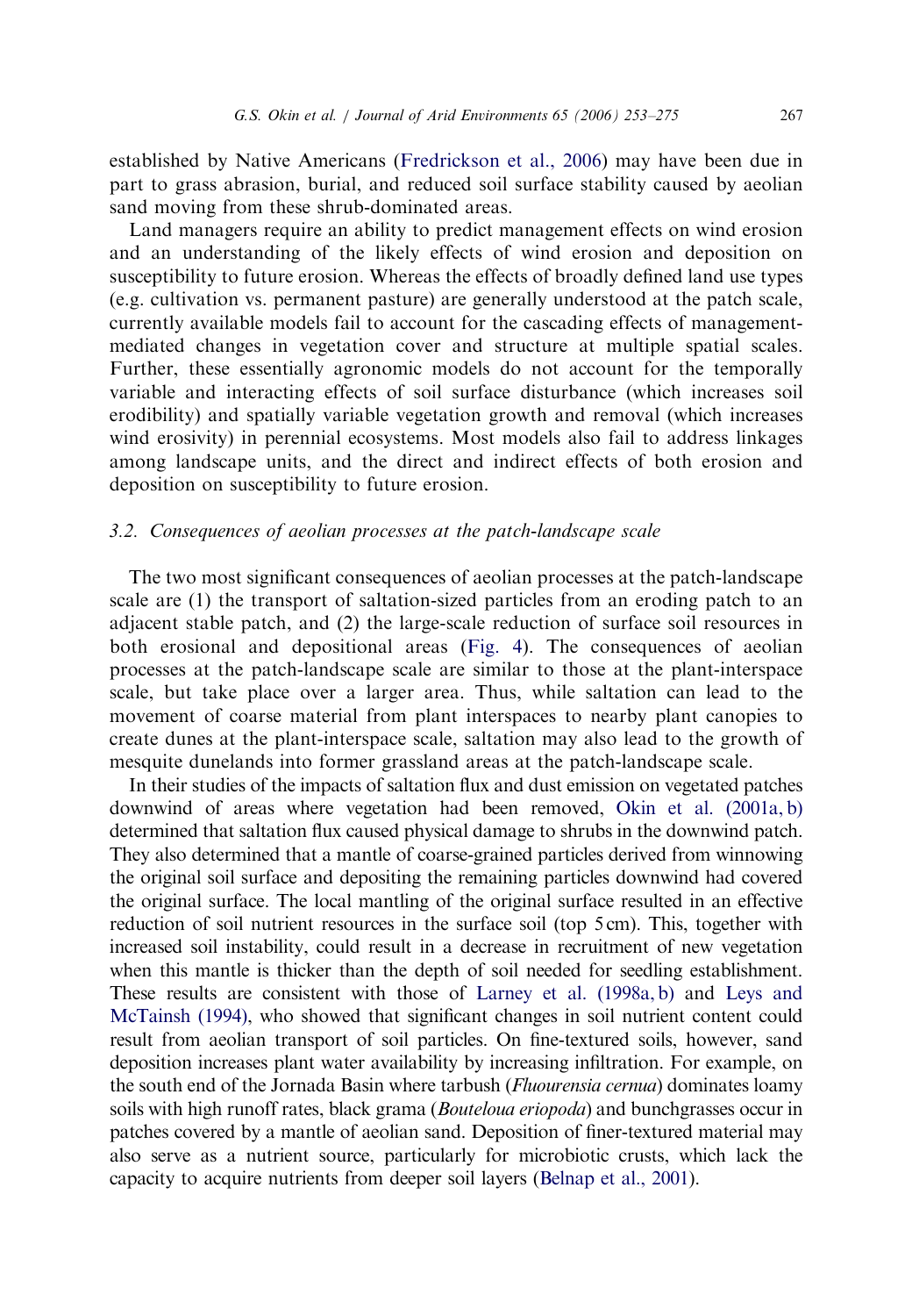

Fig. 7. The Jornada ''scraped site,'' shown here in a 1999 low-altitude AVIRIS image with resolution of  $\sim$ 5 m. This site proves that wind erosion can affect ecosystem stability in this ecosystem. It has experienced an average deflation rate of 1.8 cm/yr ([Gillette and Chen, 2001](#page-19-0)) and plant-available N and P have been reduced by 89% and 78%, respectively [\(Okin et al., 2001b](#page-21-0)). No vegetation has regrown on the scraped site itself. The vegetation community downwind of the site has changed from a grassland to a shrubland due to burial, abrasion, and leaf stripping from saltating particles off of the scraped site itself and plant-available N and P in surface soils in the downwind area have been reduced by 82% and 62%, respectively. The location of the downwind plume indicates the constancy of the wind direction at the JER.

In the decade since complete removal of vegetation at a site on the JER (the scraped site, Fig. 7), changes in soil texture, soil nutrients, and vegetation cover have been observed in the area downwind of the site ([Okin et al., 2001b;](#page-21-0) [Okin](#page-21-0) [and Painter, 2004](#page-21-0)). This site has provided a dramatic example of the importance of wind erosion in understanding the relationship between adjacent vegetation patches. At a large scale on the JER, this inter-patch interaction has probably contributed to the expansion and coalescence of mesquite duneland patches. These patches, which experience the highest aeolian transport of all vegetated areas on the JER [\(Gillette and Pitchford, 2004](#page-20-0)), likely act as sources of coarse-grained sediment which flows into adjacent patches, burying or killing low-stature vegetation and covering the surface with a winnowed layer. This process may have also resulted in the expansion of mesquite dunes into the west side of a formerly grass-dominated playa (''Red Lake'') at the north end of the JER.

## 4. Regional–global scale

## 4.1. Controls on aeolian processes at the regional– global scale

Although the controls on aeolian processes discussed in earlier sections are certainly general enough to be applied in arid and semi-arid regions around the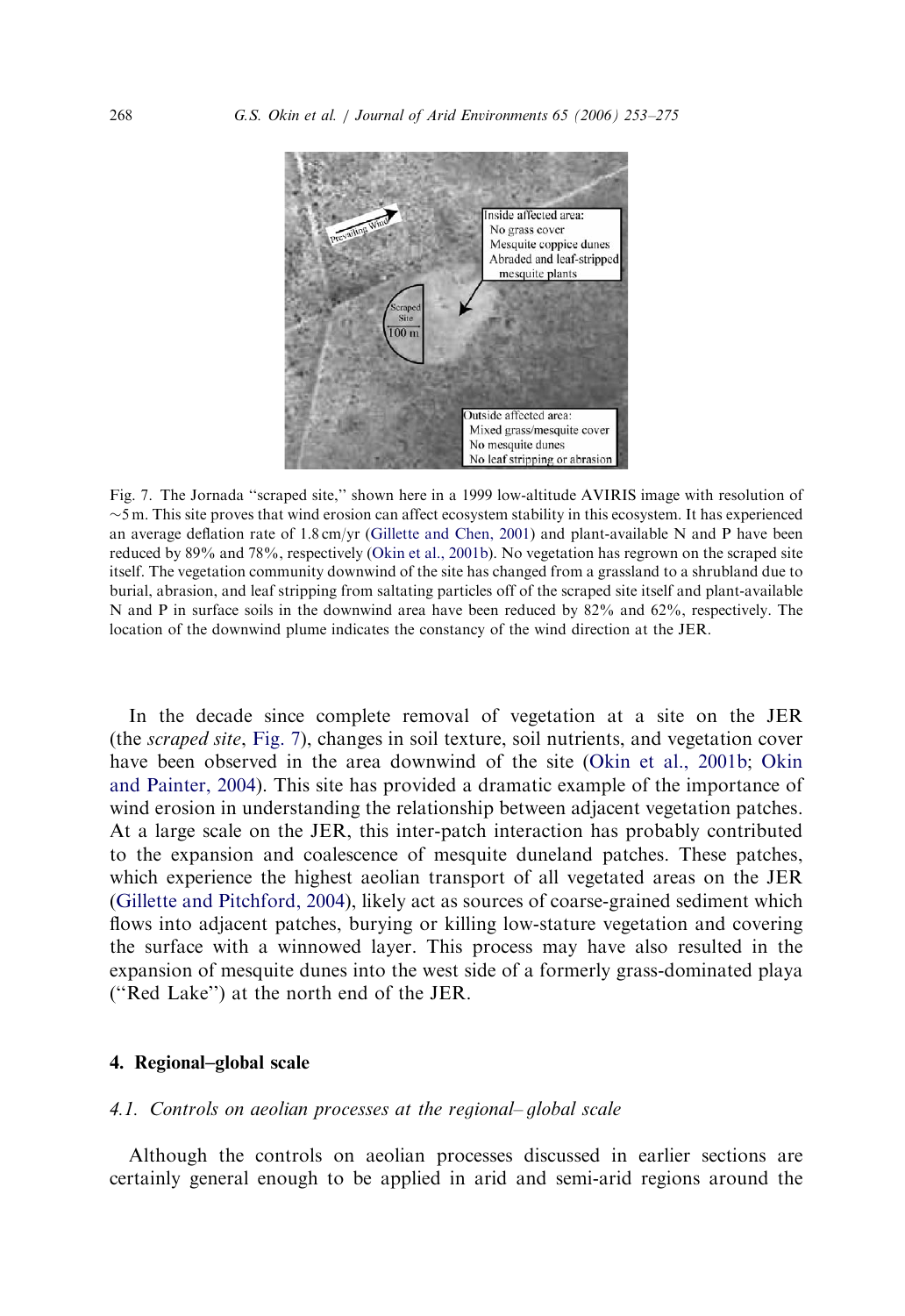globe, the most important controls on aeolian processes at the global scale are not well understood. The dust observed over North Africa, for example, certainly originates in the Sahara and Sahel regions, but current technologies do not allow unique identification of the loci in these landscapes of greatest dust emission, nor what surface processes are responsible for creating the strongest sources.

[Ginoux et al. \(2001\)](#page-20-0) and [Prospero et al. \(2002\)](#page-22-0) argued that the dominant sources of atmospheric desert dust are topographic lows (often paleolakes or ephemeral water bodies) with little or no impact from humans. Their studies were based on satellite and modeling studies. Although this provides a significant step forward in our understanding of the spatial characteristics of dust sources, the observation that dust emission occurs primarily in topographic lows provides very little insight about the geomorphic or anthropogenic processes responsible for creating these source areas. This theory does not explain why some topographic lows are better sources than others. Furthermore, [Mahowald et al. \(2002\)](#page-21-0) suggested that extant atmospheric remote sensing data cannot eliminate the possibility of disturbed landscapes being important sources of desert dust to the atmosphere in North Africa because topographic lows also typically coincide with areas of human activity and disturbance of vegetation and the soil surface. By comparing atmospheric loading predicted in models and observed with satellites, [Tegen](#page-22-0) [and Fung \(1995\)](#page-22-0) argued that 50% of atmospheric dust loading could be due to ''disturbed'' soils: soils known to have been affected by the Saharan/Sahelian boundary shift, cultivation, deforestation, and wind erosion. The importance of spatial heterogeneity in aeolian processes also provides a significant challenge to understanding the global controls on dust emission: small sources may be responsible for the bulk of dust emission in an area, but may be too small to be resolved using global observations or models [\(Raupach and Lu, 2004;](#page-22-0) [Okin,](#page-21-0) [2005\)](#page-21-0).

## 4.2. Consequences of aeolian processes at regional to global scales

Saltation-sized particles are important at plant and patch scales. Over millennia, saltation can also be important at landscape scales. Aeolian movement of saltationsized particles is believed to be trivial at regional to global scales due to low rates and obstructions that ultimately stop particle movement, with the obvious exception of periglacial loess deposits. However, dust emitted from arid and semi-arid regions can be transported globally. Airborne dust, also known as mineral aerosols in the atmospheric science community, impacts global climate through its ability to scatter and absorb light [\(Sokolik and Toon, 1996](#page-22-0)), to affect cloud properties [\(Wurzler](#page-22-0) [et al., 2000\)](#page-22-0), and to impact atmospheric chemistry ([Dentener et al., 1996\)](#page-19-0). Desert dust is thought to play a major role in ocean fertilization and  $CO<sub>2</sub>$  uptake [\(Duce](#page-19-0) [and Tindale, 1991\)](#page-19-0), terrestrial soil formation [\(Chadwick et al., 1999\)](#page-19-0), and nutrient cycling ([Reynolds et al., 2001;](#page-22-0) [Bao and Reheis, 2003;](#page-19-0) [Okin et al., 2004](#page-21-0)). Dust is also an important vector for the movement of plant nutrients [\(Okin et al., 2004](#page-21-0)), environmental contaminants [\(Travis, 1975](#page-22-0); [Breshears et al., 2003](#page-19-0)), pathogens [\(Leathers, 1981;](#page-20-0) [Plumlee and Ziegler, 2004](#page-21-0)), and allergens ([Griffin et al., 2001\)](#page-20-0).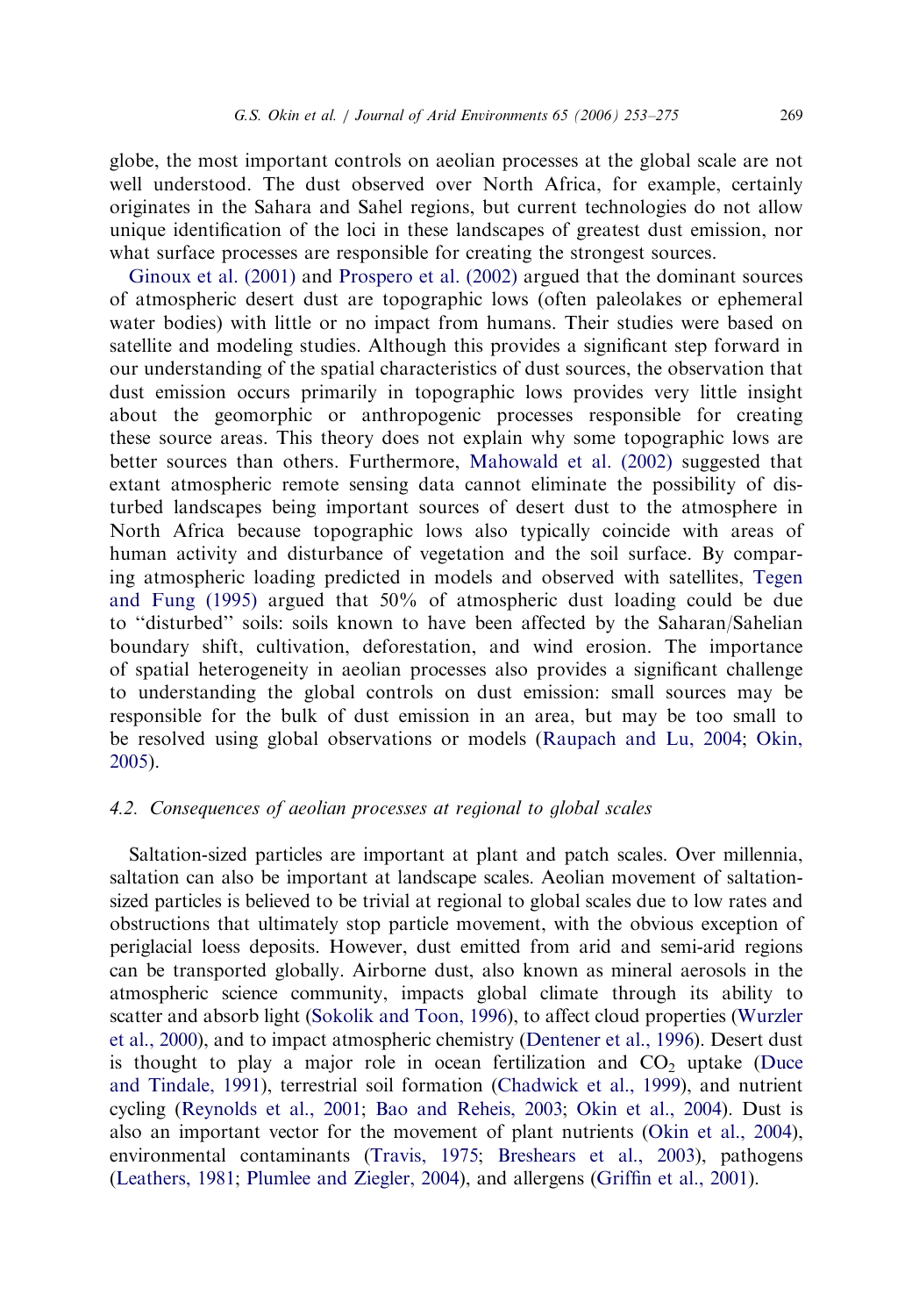## 5. Toward a cross-scale model of wind erosion in structurally diverse arid and semi-arid ecosystems

Many arid and semi-arid landscapes exist as a mosaic of grass and shrub cover at the patch scale, and as a mixture between two landscape endmembers at the landscape scale: sparse arid shrubland and semi-arid grassland. Transitions between grass- and shrub-dominated communities are of particular concern to land managers in many parts of the world [\(Schlesinger et al., 1990;](#page-22-0) [Laycock, 1991;](#page-20-0) [Hoffman et al.,](#page-20-0) [1995;](#page-20-0) [Milton and Dean, 1995](#page-21-0)). Shrub-dominated systems commonly have higher rates of runoff and wind and water erosion. Self-reinforcing feedbacks between soil erosion and plant growth can lead to relatively irreversible thresholds ([Wright and](#page-22-0) [Honea, 1986](#page-22-0); [Schlesinger et al., 1990](#page-22-0)). Wind erosion models that explicitly address these dynamics are required so that managers can anticipate and prevent threshold transitions from occurring. Understanding dust emission from shrub-invaded grasslands is also important to understanding dust emission on regional to global scales, and physically based improvements of modeling efforts in mixed landscapes (e.g. encompassing grasslands, shrublands, mixed shrubland-grassland, and savannas) would allow improved global dust loading predictions [\(Mahowald et al., 1999;](#page-21-0) [Ginoux et al., 2001;](#page-20-0) [Zender et al., 2003](#page-22-0)). As a first step, we suggest the construction of a model that explicitly treats landscapes as mosaics of different life forms.

The models of [Raupach et al. \(1993\)](#page-22-0), [Marticorena and Bergametti \(1995\)](#page-21-0), [Shao](#page-22-0) [and Lu \(2000\)](#page-22-0), [Zender et al. \(2003\),](#page-22-0) [Okin \(2005\)](#page-21-0) or others could be used to model wind erosion and dust emission from shrubland or grassland endmember landscapes. In regions composed of a mosaic of grass, shrub, and bare ground, constructing a model is more difficult. Individual grass plants tend to have lower stature and smaller diameters than shrubs in these environments. At the JER, [Gillette and](#page-20-0) [Pitchford \(2004\)](#page-20-0) observed that shrublands generally experience greater aeolian mass flux than grasslands on the same soils, whereas mesquite dunelands produce the most dust. It is not clear how the diversity of life forms (i.e. grasses vs. shrubs) and covers can be included in existing models cited above. [Okin \(2004, 2005\)](#page-21-0) suggested a stochastic method similar to that of [Raupach and Lu \(2004\)](#page-22-0) for including variable vegetation cover in models of aeolian transport, but neither of these models accounts explicitly for vegetation structural diversity. The value of these stochastic or probability-based approaches is that surface variability can be included in existing models without rewriting these models to explicitly account for interplant dynamics. Additional information is required on the variability of vegetation cover,  $\beta$ -parameter, shape, height, and width as well as bare soil threshold shear velocity before this approach can be fully implemented. Significant field efforts in dustproducing regions around the world will be needed to determine the magnitude of variability of these parameters. In the absence of field data for this purpose, probability distributions in the landscape features that control wind erosion and dust emission could be used as tuning parameters in local modeling studies of dust emission.

Several elements must be included in a new wind erosion model that can account for mixed life forms in desert environments and can incorporate the range of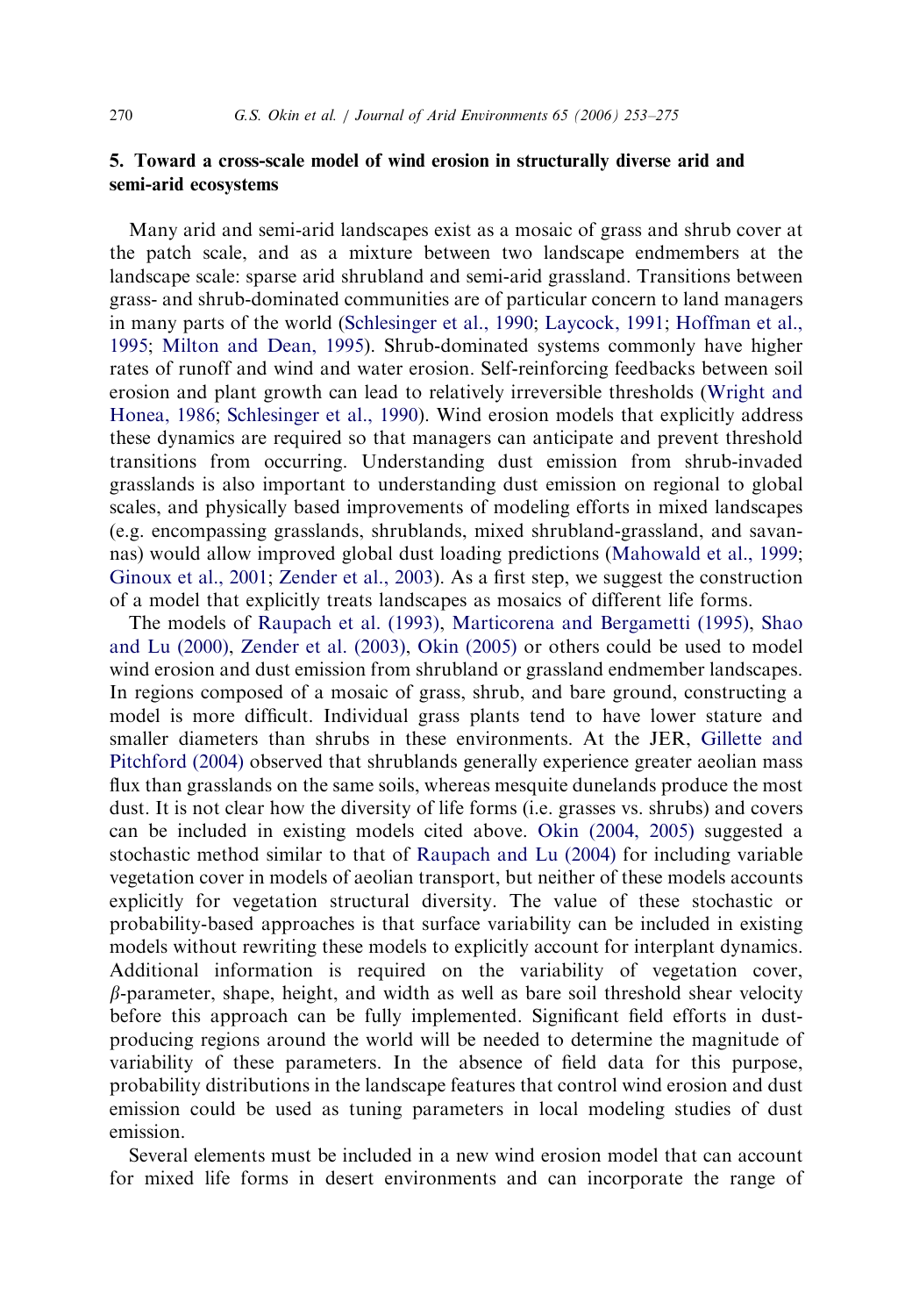community types observed in arid and semi-arid landscapes worldwide. Based on the considerations discussed above, we believe that such a dust emission model would have the following components:

- (a) A description of airflow between shrubs. This component would incorporate the sheltering effect of grasses in intershrub areas but would treat grasses and shrubs separately.
- (b) An expression of the relationship between intershrub distance and sand flux. For sites with extremely low grass cover in shrub interspaces, fetch effect can be an important determinant of the amount of wind erosion that occurs, especially in heterogeneous or anisotropic communities. This component would quantify the fetch effect in heterogeneous communities.
- (c) A threshold shear velocity for wind erosion in shrub interspaces. We anticipate that erosion only occurs in shrub interspaces, but the threshold for particle movement can vary depending on grass cover in interspaces. Because grass cover changes seasonally and inter-annually as well as from site to site, a model which can incorporate high-frequency grass dynamics separately from low-frequency shrub change would seem to be necessary in order to incorporate differences in life forms in desert environments.
- (d) A statistical description of the dependence of intershrub distance on shrub cover and size. [Okin and Gillette \(2001\)](#page-21-0) found intershrub distance is dependent on both plant size and fractional cover, and that intershrub distance can be anisotropic. Thus, this component of the model would account for how shrubs are distributed on the landscape.

## 6. Conclusions

Aeolian processes play an important role in shaping arid and semi-arid regions worldwide. The framework proposed by [Peters and Havstad \(2006\)](#page-21-0) to explain the heterogeneity in vegetation dynamics focuses on five key elements that connect units of variable spatial scale. Aeolian processes are related to these key elements (feedbacks, resource redistribution, transport, context, and legacy) and contribute to variable vegetation patterns and threshold behaviors at all hierarchical scales. Feedbacks exist between individual plants and wind. Saltation physically impacts downwind plants and plant cover affects transport and erosion of soil. Threshold gap sizes exist, below which erosion may not occur. Patch structure is also important given that horizontal flux increases with fetch. Mosaics of vegetation structure created by concentrated activities (e.g. grazing, ORV activity) may result in areas that are more susceptible to erosion than would be predicted based on the average cover for a pasture. Saltation processes are most important at plant and patch scales at short time-scales. At longer time-scales, saltation processes can also be important at the landscape scale. Dust emission is important at the plant and patch scales whereas dust deposition tends to be more important at the regional and global scales.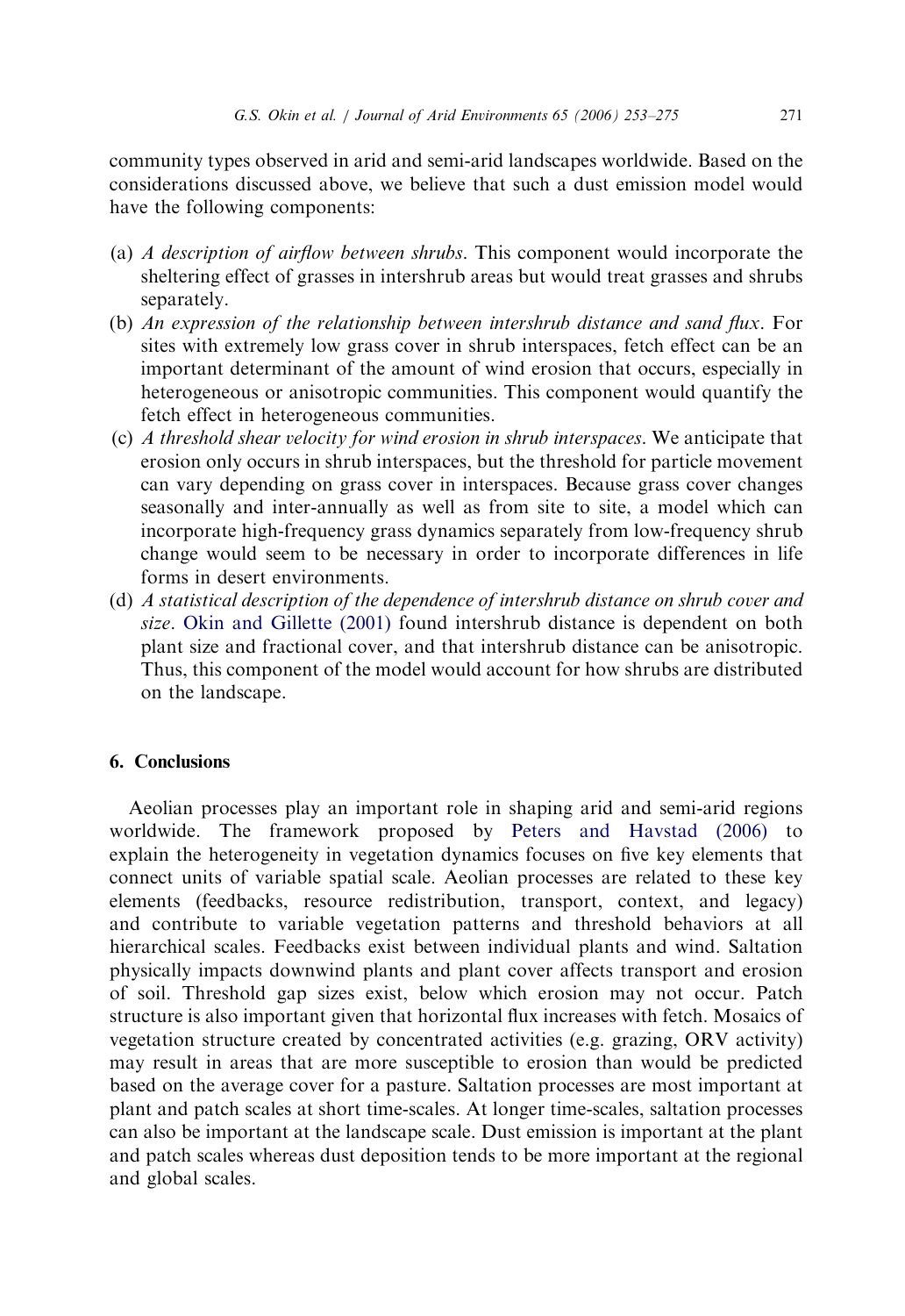## <span id="page-19-0"></span>Acknowledgments

The Jornada Experimental Range is administered by the USDA Agricultural Research Service, and is a National Science Foundation supported Long Term Ecological Research site (DEB 0080412). Additional funding was provided by NSF (DEB 0316320).

#### References

- Alfaro, S.C., Gomes, L., 2001. Modeling mineral aerosol production by wind erosion: emission intensities and aerosol size distributions in source areas. Journal of Geophysical Research-Atmospheres 106, 18075–18084.
- Bach, A.J., 1998. Assessing conditions leading to severe wind erosion in the Antelope Valley, California, 1990–1991. Professional Geographer 50, 87–97.
- Bagnold, R.A., 1941. The Physics of Blown Sand and Desert Dunes. Methuen, New York.
- Bao, H., Reheis, M.C., 2003. Multiple oxygen and sulfur isotopic analysis on water-soluble sulfate in bulk atmospheric deposition from southwestern USA. Journal of Geophysical Research 108.
- Belnap, J., 1995. Surface disturbances: their role in accelerating desertification. Environmental Monitoring and Assessment 37, 39–57.
- Belnap, J., Prasse, R., Harper, K.T., 2001. Influence of biological soil crusts on soil environments and vascular plants. In: Belnap, J., Lange, O.L. (Eds.), Biological Soil Crusts: Structure, Function and Management. Springer, Berlin, pp. 281–300.
- Breed, C.S., Reheis, M., (Eds.), 1999. Desert Winds: Monitoring wind-related surface processes in Arizona, New Mexico, and California, USGS Professional Paper 1598, US Government Printing Office, Washington, DC.
- Breshears, D.D., Whicker, J.J., Johansen, M.P., Pinder, J.E., 2003. Field measurements of wind and water transport for contaminant mobility: comparisons and contrasts among semiarid grassland, shrubland, and forest ecosystems. Health Physics 84, S155.
- Brown, G., Schoknecht, N., 2001. Off-road vehicles and vegetation patterning in a degraded desert ecosystem in Kuwait. Journal of Arid Environments 49, 413–427.
- Chadwick, O.A., Derry, L.A., Vitousek, P.M., Huebert, B.J., Hedin, L.O., 1999. Changing sources of nutrients during four million years of ecosystem development. Nature 397, 491–497.
- Crawley, D.M., Nickling, W.G., 2003. Drag partition for regularly arrayed rough surfaces. Boundary-Layer Meteorology 107, 445–468.
- Dentener, F.J., Carmichael, G.R., Zhang, Y., Lelieveld, J., Crutzen, P.J., 1996. Role of mineral aerosol as a reactive surface in the global troposphere. Journal of Geophysical Research 101, 22869–22889.
- Duce, R.A., Tindale, N.W., 1991. Atmospheric transport of iron and its deposition in the ocean. Limnology and Oceanography 36, 1715–1726.
- Fredrickson, E.L., Estell, R.E., Laliberte, A., Anderson, D.M., 2006. Mesquite recruitment in the Chihuahuan Desert: historic and prehistoric patterns with long term impacts. Journal of Arid Environments 65, 285–295.
- Fredrickson, E., Havstad, K.M., Estell, R., Hyder, P., 1998. Perspectives on desertification: southwestern United States. Journal of Arid Environments 39, 191–207.
- Gibbens, R.P., Tromble, J.M., Hennessy, J.T., Cardenas, M., 1983. Soil movement in mesquite dunelands and former grasslands of southern New Mexico from 1933 to 1980. Journal of Range Management 36, 145–148.
- Gillette, D.A., 1974. On the production of soil wind erosion aerosols having the potential for long range transport. Journal des Recherches Atmospheriques 8, 735–744.
- Gillette, D.A., 1977. Fine particulate emissions due to wind erosion. Transactions of the American Society of Agricultural Engineers 29, 890–897.
- Gillette, D.A., Chen, W.A., 2001. Particle production and aeolian transport from a ''supply limited'' source area in the Chihuahuan Desert, New Mexico, United States. Journal of Geophysical Research 106, 5267–5278.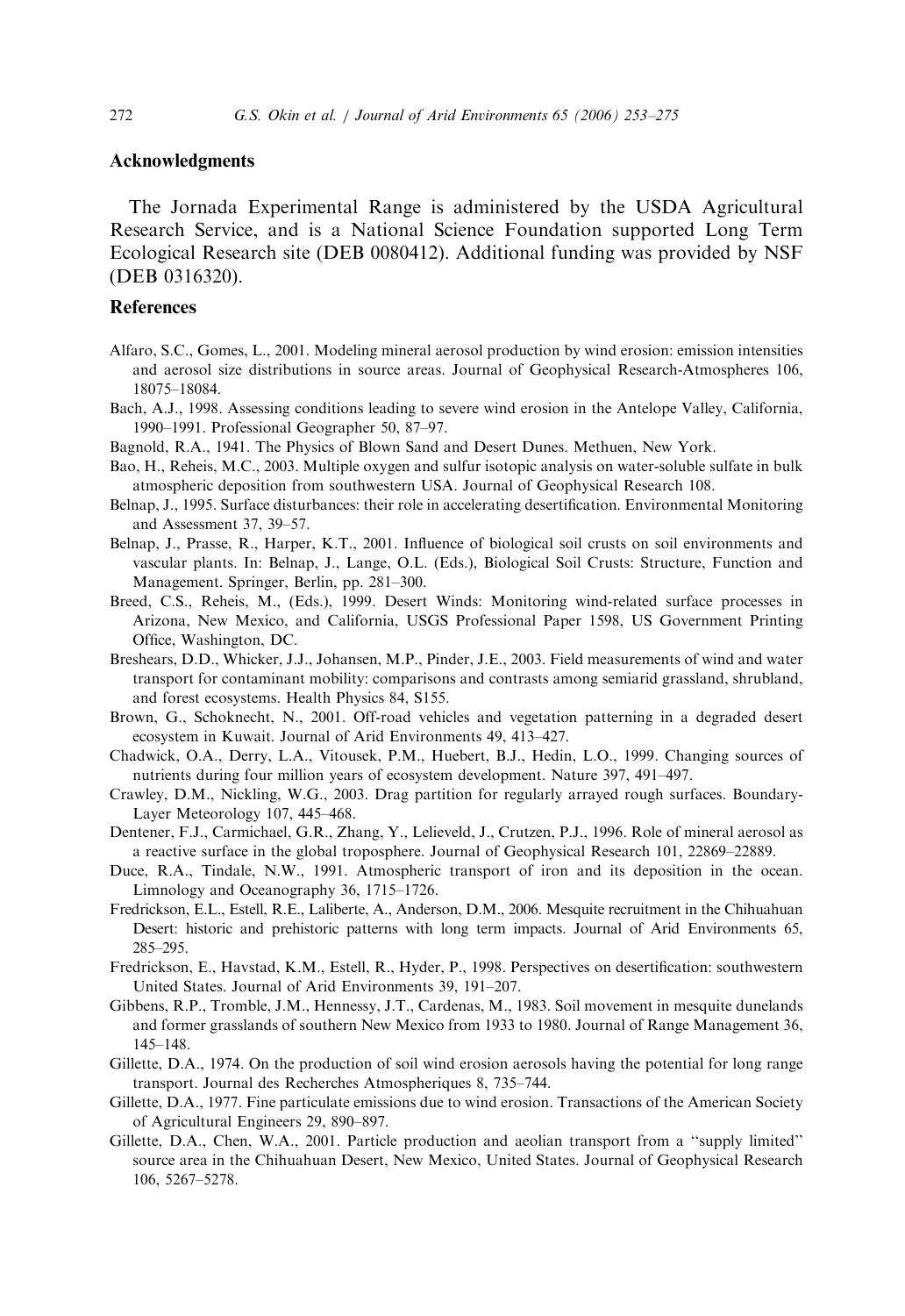- <span id="page-20-0"></span>Gillette, D.A., Pitchford, A.M., 2004. Sand flux in the northern Chihuahuan desert, New Mexico, USA, and the influence of mesquite-dominated landscapes. Journal of Geophysical Research-Earth Surface 109.
- Gillette, D.A., Herbert, G., Stockton, P.H., Owen, P.R., 1996. Causes of the fetch effect in wind erosion. Earth Surface Processes and Landforms 21, 641–659.
- Gillette, D.A., Niemeyer, T.C., Helm, P.J., 2001. Supply limited horizontal sand drift at an ephemerally crusted, unvegetated saline playa. Journal of Geophysical Research-Atmospheres 106, 18085–18098.
- Ginoux, P., Chin, M., Tegen, I., Prospero, J.M., Holben, B., Dubovik, O., Lin, S.J., 2001. Sources and distributions of dust aerosols simulated with the GOCART model. Journal of Geophysical Research-Atmospheres 106, 20255–20273.
- Grant, P.F., Nickling, W.G., 1998. Direct field measurement of wind drag on vegetation for application to windbreak design and modeling. Land Degradation and Development 9, 57–66.
- Greeley, R., Iversen, J.D., 1985. Wind as a Geological Process on Earth, Mars, Venus and Titan. Cambridge University Press, Cambridge.
- Griffin, D.W., Garrison, V.H., Herman, J.R., Shinn, E.A., 2001. African desert dust in the Caribbean atmosphere: Microbiology and public health. Aerobiologia 17, 203–213.
- Hagen, L.J., 1991. A wind erosion prediction system to meet user needs. Journal of Soil and Water Conservation 46, 106–111.
- Hennessy, J.T., Kies, B., Gibbens, R.P., Tromble, J.M., 1986. Soil sorting by forty-five years of wind erosion on a southern New Mexico Range. Soil Science Society of America Journal 50, 391–394.
- Herrick, J., Havstad, K., Coffin, D., 1997. Rethinking remediation technologies for desertified landscapes. Journal of Soil and Water Conservation 52, 220–225.
- Herrick, J.E., Van Zee, J.W., Havstad, K.M., Burkett, L.M., Whitford, W.G., 2005. Monitoring Manual for Grassland, Shrubland and Savanna Ecosystems. USDA-ARS Jornada Experimental Range, Las Cruces, NM, University of Arizona Press, Tucson, Arizona.
- Hoffman, M.T., Bond, W.J., Stock, W.D., 1995. Desertification of the eastern Karoo, south Africa: Conflicting paleoecological, historical, and soil isotopic evidence. Environmental Monitoring and Assessment 37, 159–177.
- Hyers, A.D., Marcus, M.G., 1981. Land use and desert dust hazards in central Arizona. In: Péwé, T.L. (Ed.), Desert Dust: Origin, Characteristics, and Effect on Man. Geological Society of America, Boulder, Colorado, pp. 267–280.
- Khalaf, F.I., 1989. Desertification and aeolian processes in the Kuwait Desert. Journal of Arid Environments 16, 125–145.
- Koch, M., El Baz, F., 1998. Identifying the effects of the Gulf War on the geomorphic features of Kuwait by remote sensing and GIS. Photogrammetric Engineering and Remote Sensing 64, 739–747.
- Larney, F.J., Bullock, M.S., Mcginn, S.M., Fryrear, D.W., 1995. Quantifying wind erosion on summer fallow in southern Alberta. Journal of Soil and Water Conservation 50, 91–94.
- Larney, F.J., Bullock, M.S., Janzen, H.H., Ellert, B.H., Olson, E.C.S., 1998a. Wind erosion effects on nutrient redistribution and soil productivity. Journal of Soil and Water Conservation 53, 133–140.
- Larney, F.J., Bullock, M.S., Janzen, H.H., Ellert, B.H., Olson, E.C.S., 1998b. Wind erosion effects on nutrient redistribution and soil productivity. Journal of Soil and Water Conservation 53, 133–140.
- Laycock, W.A., 1991. Stable states and thresholds of range condition in North American rangelands: A viewpoint. Journal of Rangeland Management 44, 427–433.
- Leathers, C.R., 1981. Plant components of desert dust in Arizona and their significance for man. In: Péwé, T.L. (Ed.), Desert Dust: Origin, Characteristics, and Effect on Man. Geological Society of America, Boulder, Colorado, pp. 191–206.
- Lee, B.E., Soliman, B.F., 1977. An investigation of the forces on three dimensional bluff bodies in rough wall turbulent boundary layers. Journal of Fluids Engineering 99, 503–510.
- Lee, S.J., Park, K.C., Park, C.W., 2002. Wind tunnel observations about the shelter effect of porous fences on the sand particle movements. Atmospheric Environment 36, 1453–1463.
- Lettau, H.H., 1969. Note on aerodynamic roughness-parameter estimation on the basis of roughness element description. Journal of Applied Meteorology 8, 828–832.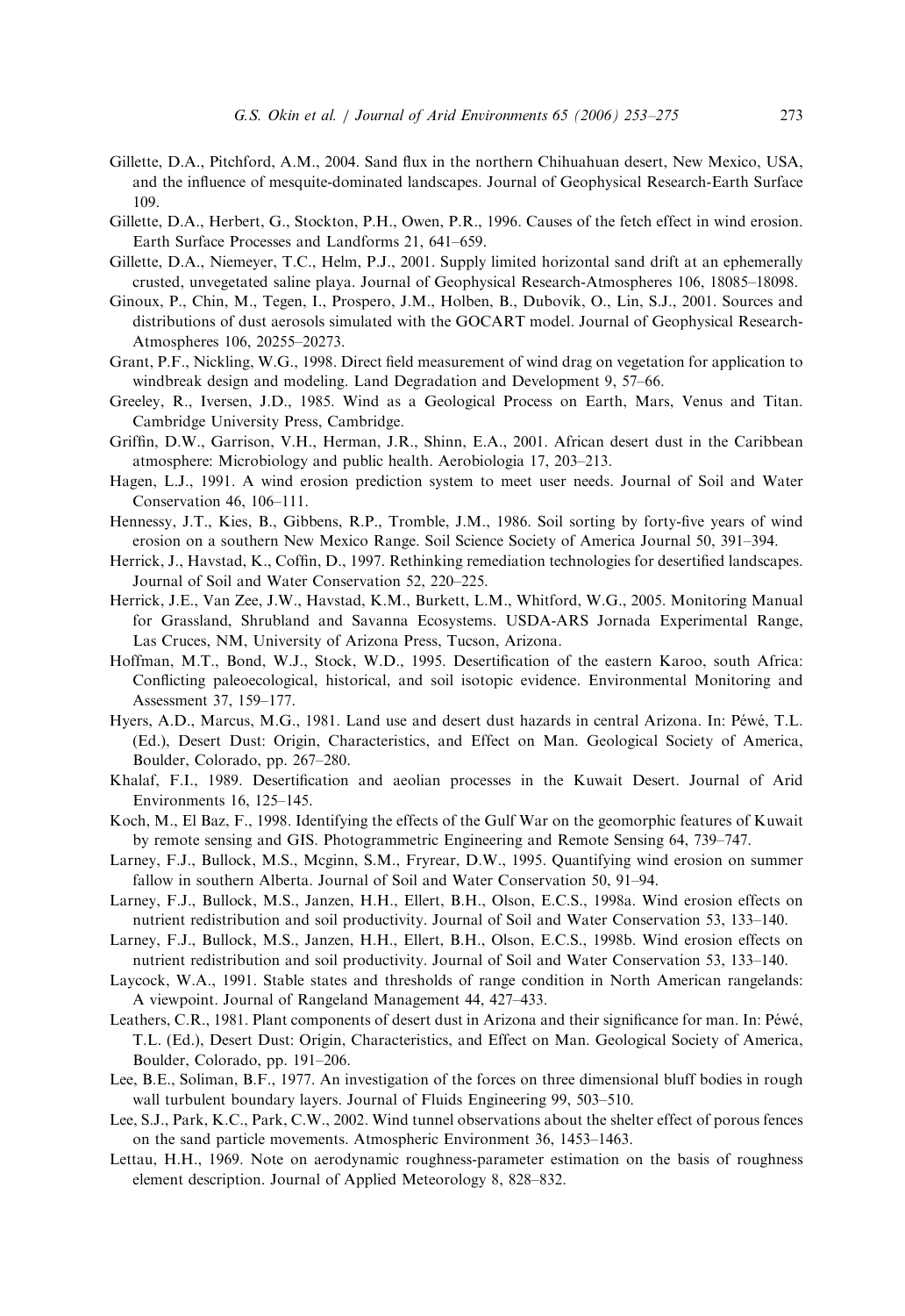- <span id="page-21-0"></span>Leys, J., McTainsh, G., 1994. Soil loss and nutrient decline by wind erosion—cause for concern. Australian Journal of Soil and Water Conservation 7, 30–35.
- Li, J., Okin, G.S., 2004. Soil nutrient distribution in response to wind erosion in a desert grassland, Soil Science Society of America Fall Meeting, Seattle, WA.
- Ludwig, J.A., Eager, R.W., Bastin, G.N., Chewings, V.H., Liedloff, A.C., 2002. A leakiness index for assessing landscape function using remote sensing. Landscape Ecology 17, 157–171.
- Mahowald, N., Kohfeld, K., Hansson, M., Balkanski, Y., Harrison, S.P., Prentice, I.C., Schulz, M., Rodhe, H., 1999. Dust sources and deposition during the last glacial maximum and current climate: a comparison of model results with paleodata from ice cores and marine sediments. Journal of Geophysical Research 104, 15895–15916.
- Mahowald, N.M., Zender, C.S., Luo, C., Savoie, D., Torres, O., del Corral, J., 2002. Understanding the 30-year Barbados desert dust record. Journal of Geophysical Research-Atmospheres 107.
- Marticorena, B., Bergametti, G., 1995. Modeling the atmospheric dust cycle: 1. Design of a soil-derived dust emission scheme. Journal of Geophysical Research 100, 16415–16430.
- Marticorena, B., Bergametti, G., Aumont, B., Callot, Y., N'Doumé, C., Legrand, M., 1997. Modeling the atmospheric dust cycle: 2. Simulation of Saharan sources. Journal of Geophysical Research 102, 4387–4404.
- Milton, S.J., Dean, W.R.J., 1995. South Africa's arid and semiarid rangelands: why are they changing and can they be restored? Environmental Monitoring and Assessment 37, 245–264.
- Minvielle, F., Marticorena, B., Gillette, D.A., Lawson, R.E., Thompson, R., Bergametti, G., 2003. Relationship between the aerodynamic roughness length and the roughness density in cases of low roughness density. Environmental Fluid Mechanics 3, 249–267.
- Musick, H.B., Gillette, D.A., 1990. Field evaluation of relationships between a vegetation structural parameter and sheltering against wind erosion. Land Degradation and Rehabilitation 2, 87–94.
- Musick, H.B., Trujillo, S.M., Truman, C.R., 1996. Wind-tunnel modeling of the influence of vegetation structure on saltation threshold. Earth Surface Processes and Landforms 21, 589–605.
- Nakata, J.K., Wilshire, H.G., Barnes, G.C., 1976. Origin of Mojave Desert dust plumes photographed from space. Geology 4, 644–648.
- Nanney, R.D., Fryrear, D.W., Zobeck, T.M., 1993. Wind erosion prediction and control. Water Science and Technology 28, 519–527.
- Okin, G.S., 2004. Stochastic modeling of desert dust emission: bridging the scale gap. Geological Society of America Abstracts with Programs 36, 48.
- Okin, G.S., 2005. Dependence of wind erosion on surface heterogeneity: stochastic modeling. Journal of Geophysical Research 110, D11206.
- Okin, G.S., Gillette, D.A., 2001. Distribution of vegetation in wind-dominated landscapes: Implications for wind erosion modeling and landscape processes. Journal of Geophysical Research 106, 9673–9683.
- Okin, G.S., Painter, T.H., 2004. Effect of grain size on remotely sensed spectral reflectance of sandy desert surfaces. Remote Sensing of Environment 89, 272–280.
- Okin, G.S., Murray, B., Schlesinger, W.H., 2001a. Degradation of sandy arid shrubland environments: observations, process modeling, and management implications. Journal of Arid Environments 47, 123–144.
- Okin, G.S., Murray, B., Schlesinger, W.H., 2001b. Desertification in an arid shrubland in the southwestern United States: process modeling and validation. In: Conacher, A. (Ed.), Land Degradation: Papers Selected from Contributions to the Sixth meeting of the International Geographical Union's Commission on Land Degradation and Desertification. Kluwer Academic Publishers, Dordrecht, pp. 53–70.
- Okin, G.S., Mahowald, N., Chadwick, O.A., Artaxo, P., 2004. The impact of desert dust on the biogeochemistry of phosphorus in terrestrial ecosystems. Global Biogeochemical Cycles 18.
- Owen, P.R., 1964. Saltation of uniform grains in air. Journal of Fluid Mechanics 20, 225–242.
- Peters, D.P.C., Havstad, K.M., 2006. Nonlinear dynamics in arid and semiarid systems: interactions among drivers and processes across scales. Journal of Arid Environments 65, 196–206.
- Plumlee, G.S., Ziegler, T.L., 2004. The medical geochemistry of dust, soils and other earth materials. In: Lollar, B.S. (Ed.), Treatise on Geochemistry. Elsevier, New York, pp. 263–310.